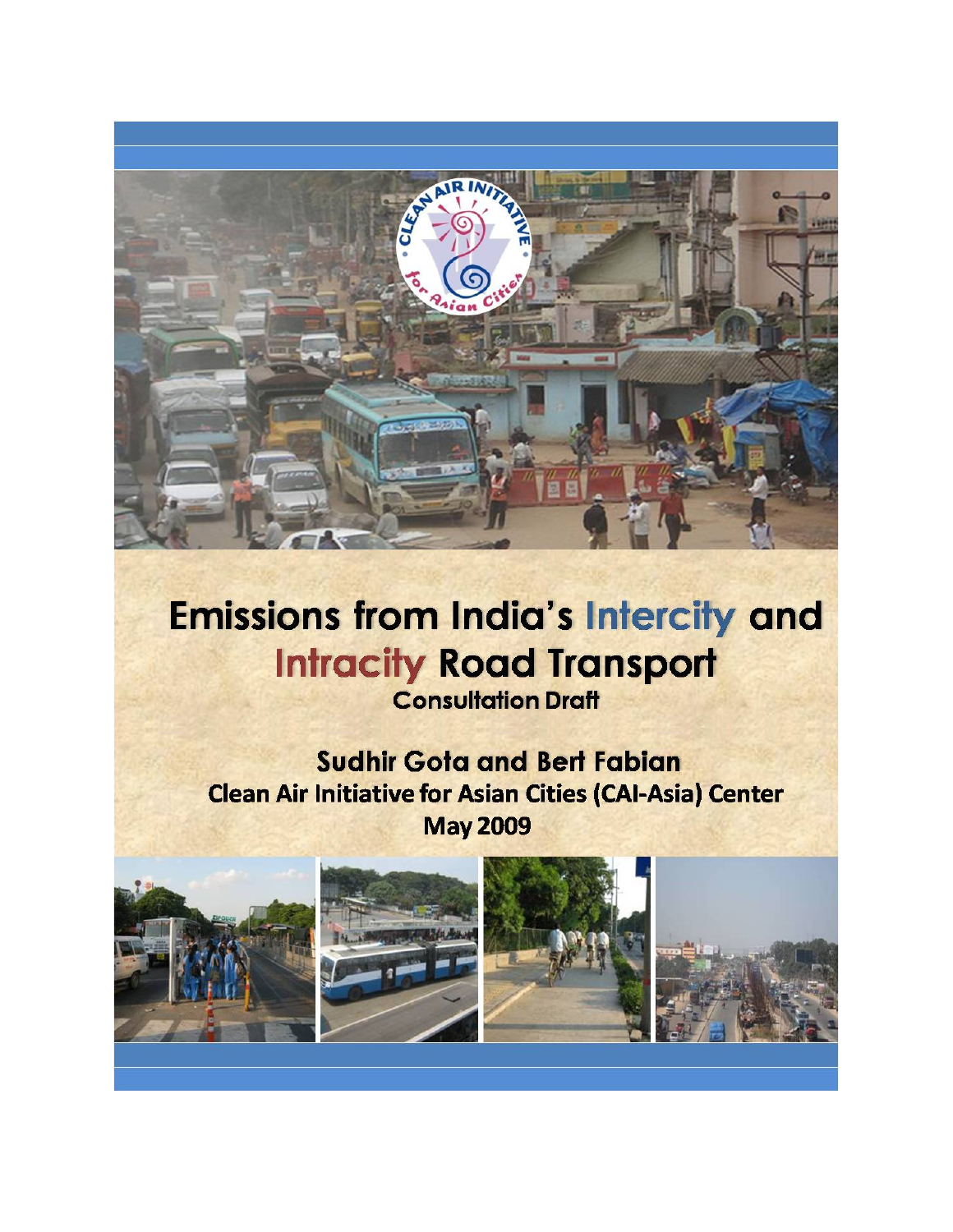# **CONTENTS**

| 1.  |  |
|-----|--|
| 1.1 |  |
| 1.2 |  |
| 1.3 |  |
| 2.  |  |
| 3.  |  |
| 3.1 |  |
| 3.2 |  |
| 3.3 |  |
| 3.4 |  |
| 4.  |  |
| 5.  |  |
| 6.  |  |
| 6.1 |  |
| 6.2 |  |
| 6.3 |  |
| 7.  |  |
| 8.  |  |
|     |  |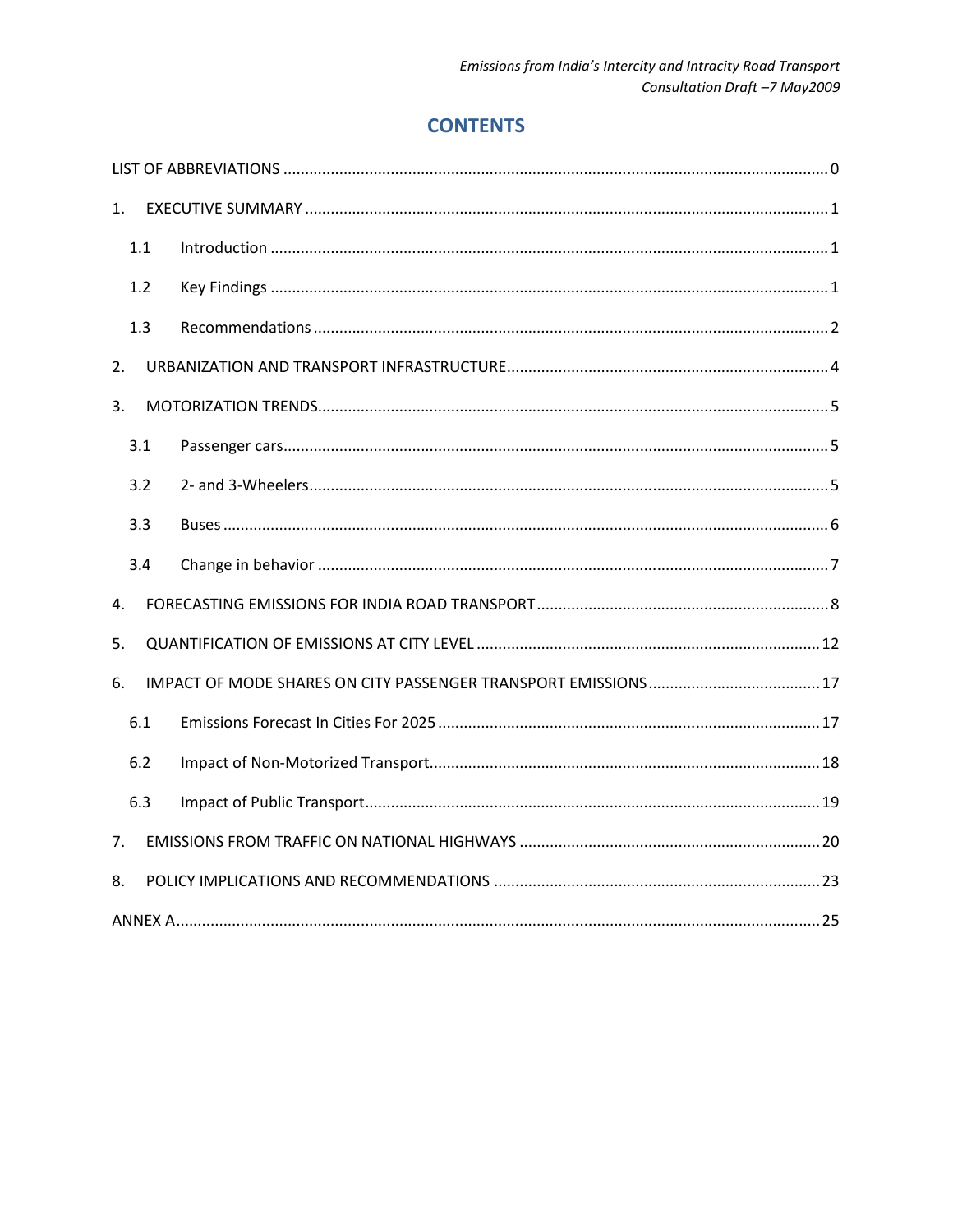### About CAI-Asia

The Clean Air Initiative for Asian Cities (CAI-Asia) promotes innovative ways to improve air quality in Asian cities by sharing experiences and building partnerships. CAI-Asia was established in 2001 by the Asian Development Bank, the World Bank, and USAID, and is part of a global initiative that includes CAI-LAC (Latin American Cities) and CAI-SSA (Sub-Saharan Africa).

CAI-Asia brings together stakeholders to build knowledge and capacity, develop policies and implement on-the-ground measures for improved air quality and simultaneously addressing health, climate change, energy and transport issues. Since 2007, this multi-stakeholder initiative consists of three parts:

- CAI-Asia Center, a regional, Manila-based non-profit organization that is the implementing arm of CAI-Asia
- CAI-Asia Partnership, a United Nations Type II partnership, with over 120 members representing cities, governments, academia, NGOs, private sector, and development agencies
- Country Networks in China, India, Indonesia, Pakistan, Philippines, Nepal, Sri Lanka, and Viet Nam

#### Acknowledgements

The authors wish to thank James Leather and Sharad Saxena from ADB; Lee Schipper, Cornie Huizenga, Sarath Guttikunda, Alvin Mejia, and especially to Sophie Punte & Mike Co for their comments and insights.

This CAI-Asia Center publication has been made possible, in part, through ADB's Transport and GHG in Asia project and the SUMA Program (ADB RETA 6291).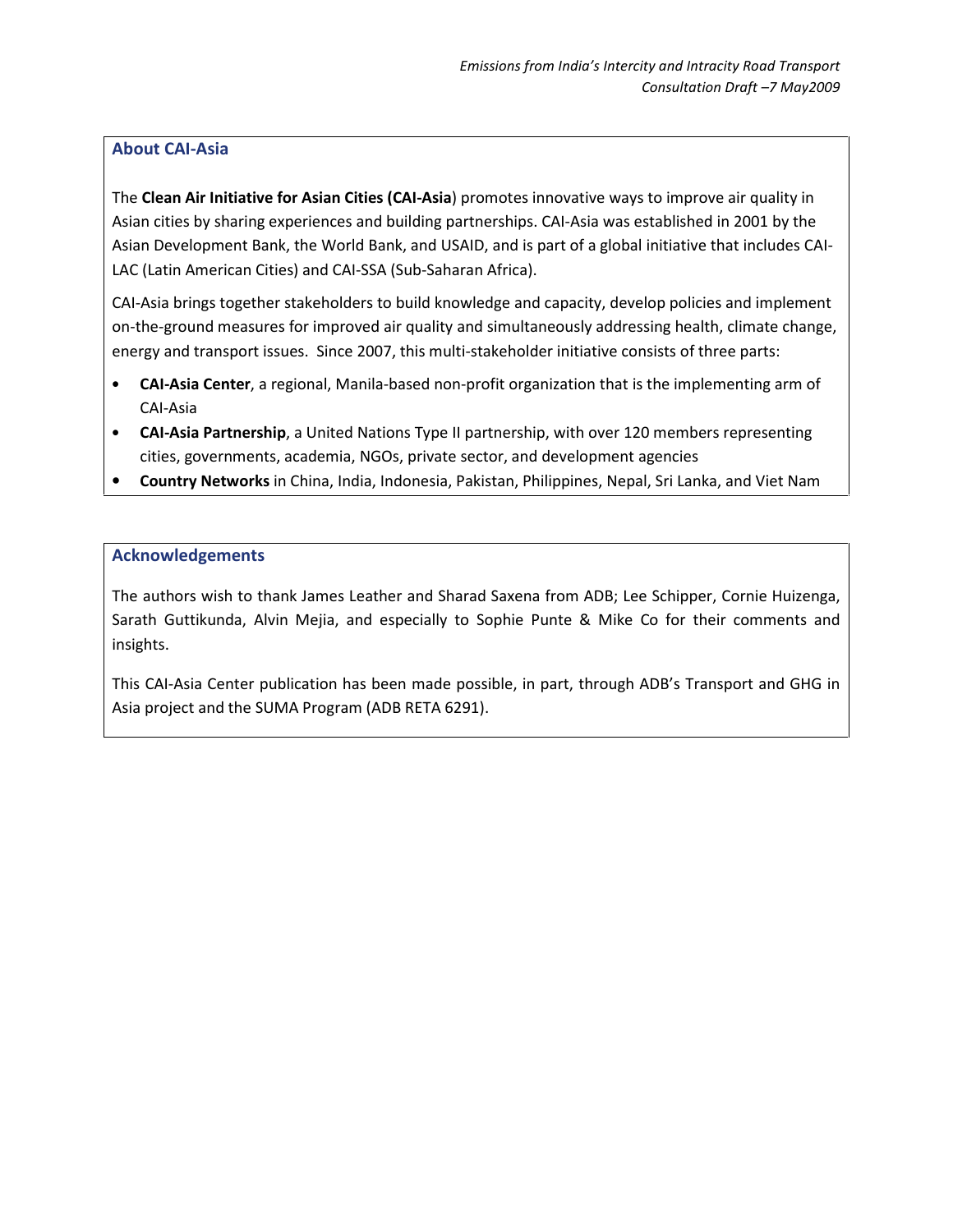# LIST OF ABBREVIATIONS

| ADB                    | Asian Development Bank                                  |
|------------------------|---------------------------------------------------------|
| <b>ARAI</b>            | Automobile Research Association of India                |
| <b>ASIF</b>            | Activity-Structure-Intensity-Fuel                       |
| <b>BMTC</b>            | <b>Bangalore Metropolitan Transport Cooperation</b>     |
| <b>CAI-Asia Center</b> | Clean Air Initiatives for Asian Cities - Center         |
| <b>CDP</b>             | City Development Plans (India)                          |
| <b>CIRT</b>            | Central Institute of Road Transport                     |
| CO <sub>2</sub>        | Carbon dioxide                                          |
| <b>CTTS</b>            | <b>Comprehensive Traffic and Transportation Study</b>   |
| <b>DSV</b>             | Design Service Volume                                   |
| GDP                    | Gross domestic product                                  |
| GHG                    | <b>Greenhouse Gases</b>                                 |
| <b>HCV</b>             | Heavy commercial vehicle)                               |
| IEA                    | <b>International Energy Agency</b>                      |
| IEA                    | <b>International Energy Agency</b>                      |
| <b>JNNURM</b>          | Jawaharlal Nehru National Urban Renewal Mission (India) |
| <b>JNNURM</b>          | Jawahar Lal Nehru National Urban Renewal Mission        |
| ĸм                     | Kilometer                                               |
| LDV                    | Light Duty vehicle                                      |
| LOS                    | Level of service                                        |
| <b>MOSRTH</b>          | Ministry of Shipping, Road Transport and Highways       |
| <b>MOUD</b>            | Ministry of Urban Development                           |
| <b>NHAI</b>            | National Highway authority of India                     |
| <b>NHDP</b>            | National Highway Development Programme                  |
| NMT                    | Non-motorized Transport                                 |
| NO <sub>x</sub>        | Nitrogen Oxides                                         |
| PCU                    | Passenger car unit                                      |
| PM                     | <b>Particulate Matter</b>                               |
| <b>SIAM</b>            | Society of Indian Automobile Manufacturers              |
| <b>UMTA</b>            | Unified Metropolitan Transport Authority                |
| <b>USD</b>             | <b>US Dollars</b>                                       |
| V/C                    | Volume capacity ratio                                   |
| <b>VKT</b>             | Vehicle Kilometer Travel                                |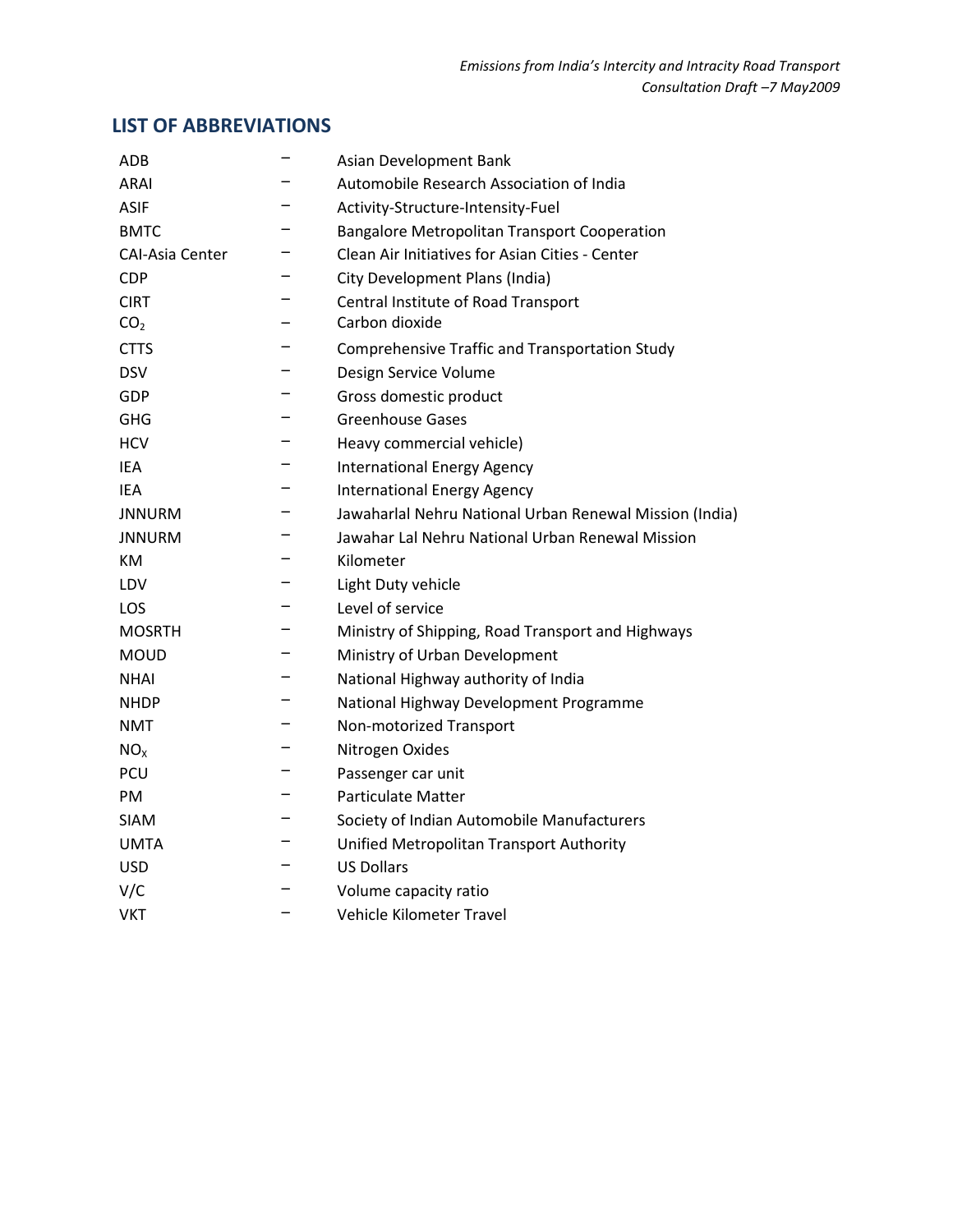# 1. EXECUTIVE SUMMARY

### 1.1 Introduction

This paper aims to stimulate debate on the quantification and mitigation of greenhouse gas (GHG) and air pollutant emissions from transport infrastructure, policies and projects and to highlight the need to intensify efforts to reduce emissions from both intra and intercity movement of people and goods.

Developing countries are at a crossroads as current decisions and investments in the transport sector are set to lock-in GHG ( $CO<sub>2</sub>$ ) and air pollutant emissions for the next decades. There is reason for concern as sustainable transport policies that incorporate air quality and climate change are being developed and implemented at a slow pace, risking irreversible damage to the environment and people's welfare. This is further aggravated by the global economic recession, which has lead to economic stimulus packages in developed countries for roads, the automotive industry, and related transport infrastructure. If developing countries follow this lead by prioritizing vehicles instead of people, it is certain that  $CO<sub>2</sub>$  emissions, air pollution, congestion, and other transport related problems will worsen.

The CAI-Asia Center has analyzed the impact of increased urbanization and motorization on  $CO<sub>2</sub>$ particulate matter (PM), and NOx emissions, by comparing emission estimates from the transport sector in India at the national and city level. India is used as a case study because relatively robust national and city information on travel activity and vehicle numbers is available from different sources. Emissions in Indian cities were forecasted up to 2025 based on available data for mode shares, number of trips and trip lengths, combined with assumptions on vehicle occupancy, vehicle type, and emission factors.<sup>1</sup>

# 1.2 Key Findings

Based on a business-as-usual scenario for motorization in India (without taking into consideration new circumstances that may yet arise out of the current global financial crisis) the main trends from 2005 to 2025 are:

- The number of total vehicles would grow at 8.70% per year, an increase from 49 million to 246 million between 2005 and 2025.
- CO<sub>2</sub> emissions from road transport would increase at 7.75% per year, which is higher than many other Asian countries, from 203 million tons in 2005 to 905 million tons by 2025. Passenger transport represents 45% and freight transport represents 55% of total  $CO<sub>2</sub>$  emissions from road transport in 2005; this ratio would remain approximately the same in 2025.
- PM emissions from road transport would decline until 2025 by 1.88% per year due to the adoption of stricter fuel and vehicle emission standards, while NO<sub>x</sub> emissions would increase at

 $1$  The main limitation of the study is that many of the aspects of transport (such as activity, age of vehicles, fuel mix, occupancies, emission factors, etc.) are not collected and updated by the official agencies. Emissions generally refer to CO2 but some places PM and NOx estimates have been provided for discussions. It is very difficult to estimate PM and NOX without the availability of information on vehicle standards of vehicles in use. Some of the data on intercity transport had to be extracted from several sources including the National highways authority of India (NHAI) website and estimates were based on a hypothetical 4-lane corridor having traffic with Level of Service (LOS) B and vehicle/ capacity (V/C) ratio of 0.5.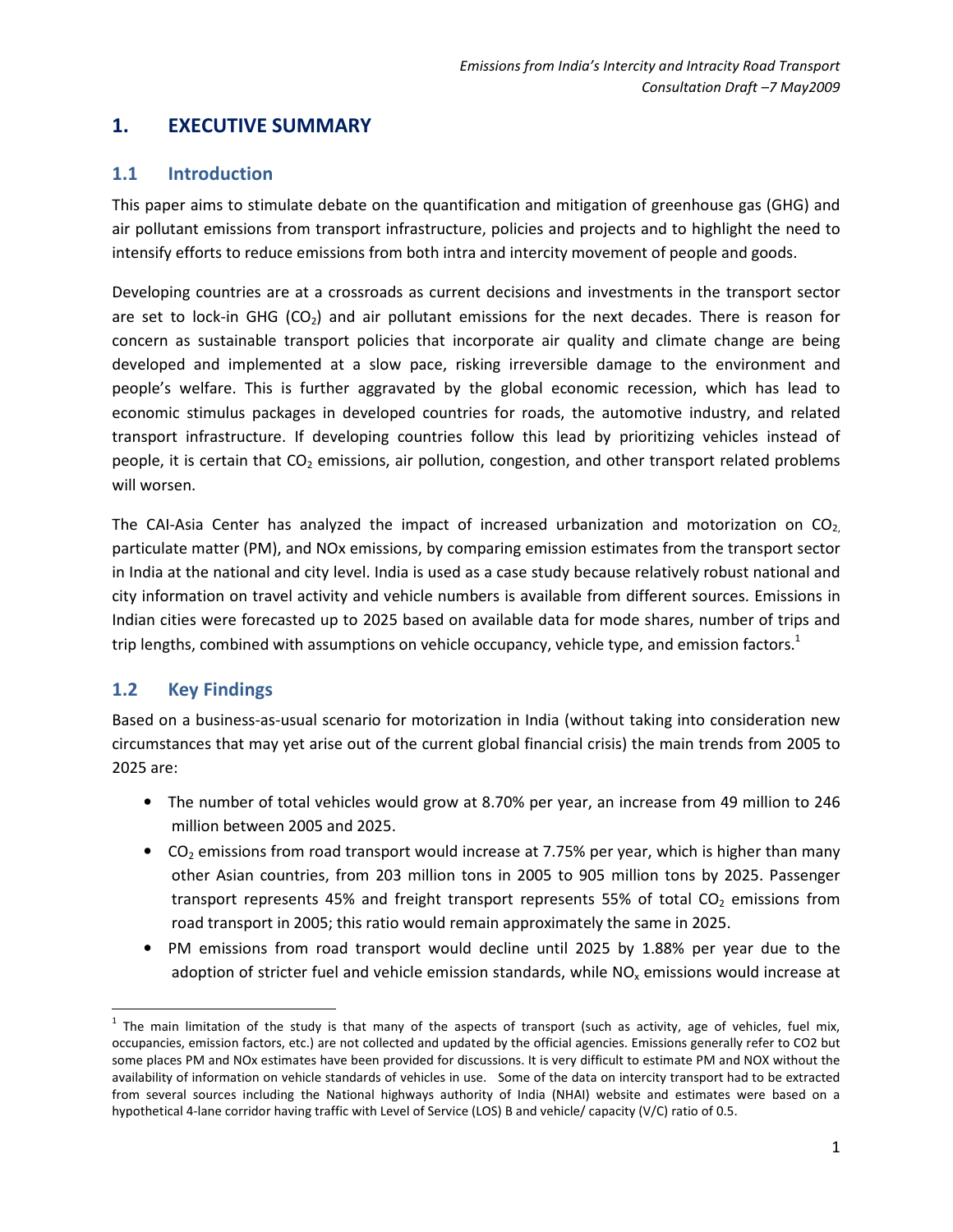a rate of 2.37% per year. However, PM emissions would subsequently rise again due to the continued rapid vehicle growth, especially if emissions standards are not further tightened (Euro IV and above).

An analysis of CO2 and PM emissions from road transport for 29 major Indian cities in different Indian states showed that:

- Only about 22% of total  $CO<sub>2</sub>$  emissions from land passenger transport in India are attributed to intracity movement in these 29 cities. It is probable that the remaining 78% of  $CO<sub>2</sub>$  emissions come from other 498 cities (India has a total of 527 cities with over 100,000 people but limited data are available) and movement of passengers and freight from one city to another (intercity transport).
- If the current trip mode share is retained,  $CO<sub>2</sub>$  emissions would increase 2- or 3-fold between 2008 and 2025, due to a rapid growth in urban population and in the number of trips.
- If the cities are able to increase the current non-motorized transport (NMT) and public transport trip shares by 5% each with a reduction in motorized transport share, the  $CO<sub>2</sub>$  emissions in 2008 would reduce by 9.16% and 6.21%.

To analyze the contribution of intercity transport to India's total  $CO<sub>2</sub>$  emissions from road transport, the study analyzed the CO<sub>2</sub> emissions of motorized traffic on national highways (India has approx 66900 km of National Highway) and compared these to city passenger  $CO<sub>2</sub>$  emissions in Bangalore and Delhi. In the absence of data for intercity transport or national highways, a back-calculation of  $CO<sub>2</sub>$  emissions was carried out based on a 4-lane national highway carrying vehicle traffic volume equivalent to LOS "B" and V/C ratio of 0.5 and vehicle mode share typical to these kinds of roads. Estimated emissions showed that a 442 km stretch of 4-lane national highway with the characteristics described above corresponds to the total passenger transport emissions from intracity movement in Bangalore. Similarly,  $CO<sub>2</sub>$  emissions from intracity passenger transport in Delhi are comparable to a 772 km stretch of highway. The high emission from traffic in National Highways needs to be tackled by the government to reduce the environmental impact.

The reason for relatively high emissions from national highways is that freight transport dominates the highways (52% of the vehicle mode share) whereas 2- and 3-wheelers are more present on typical urban roads (about 40% of vehicle mode share). Because 2- and 3-wheelers are more fuel efficient and emit less CO2 than larger vehicles, emissions from urban road transport are relatively lower compared to highways. A second reason could be high empty truck movements due to inefficiencies in freight logistics.

# 1.3 Recommendations

The main conclusion is that the projected growth of vehicles and road trips and the resulting  $CO<sub>2</sub>$  and air pollutant emissions until 2025 (continued growth is expected after 2025) is leading Indian road transport on an unsustainable path. While the Indian government and stakeholders are already taken steps to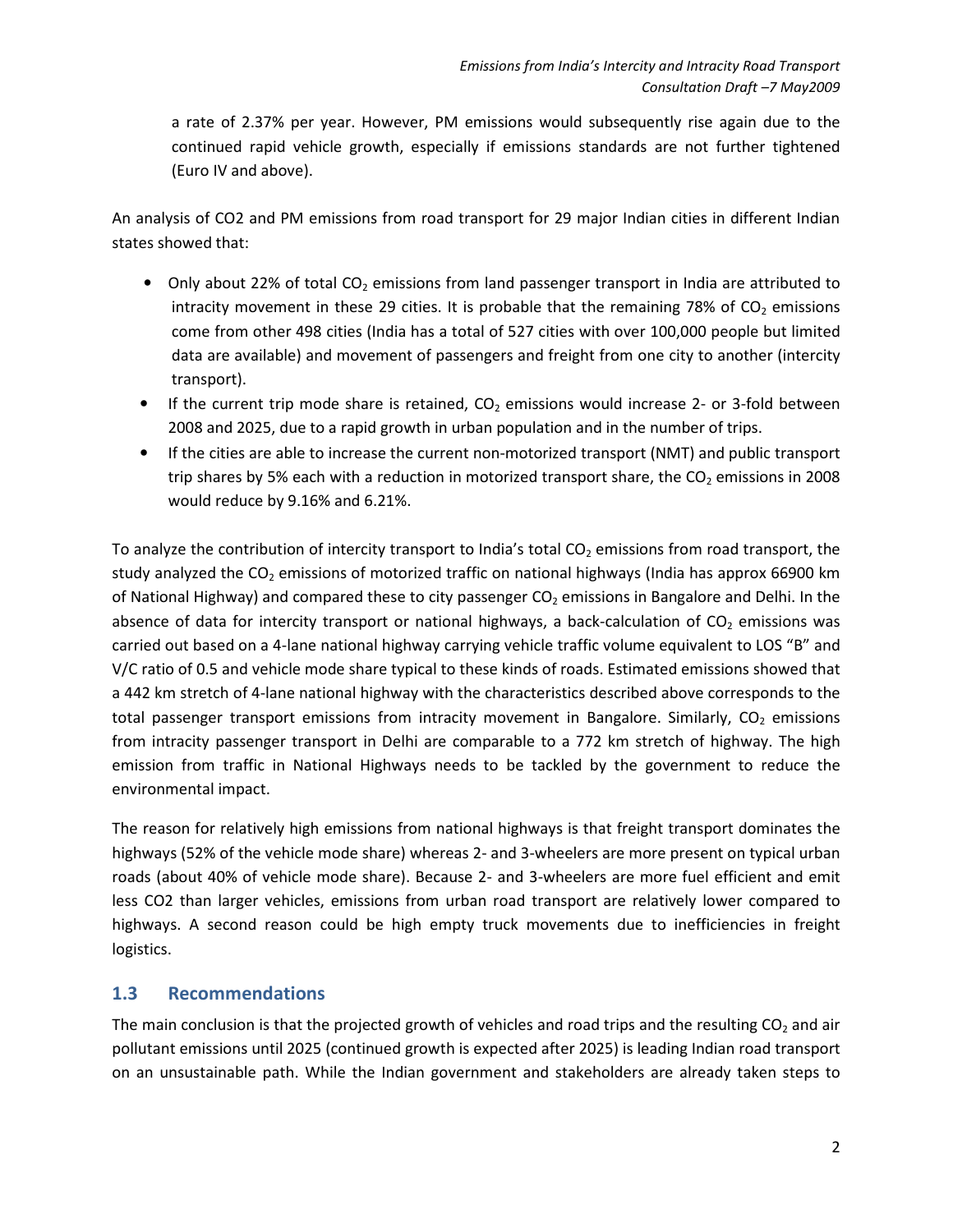manage transport and emissions growth, these efforts must be stepped up immediately and significantly to reverse these trends. Key recommendations for government and stakeholders are as follows:

The projected growth of vehicles, road trips, and the resulting  $CO<sub>2</sub>$  and air pollutant emissions until 2025 (continued growth is expected after 2025) is leading Indian road transport on an unsustainable path. While the Indian government and stakeholders have already taken steps to manage transport and emissions growth, these efforts must be stepped up immediately and significantly to reverse these trends. Key recommendations for government and stakeholders are as follows:

- 1. Policies and projects should have a stronger focus on making cities livable and accessible for people, rather than on just improving the flow of vehicles in cities, by integrating transport demand management (i.e. reducing the number of trips made and distances traveled), public transport, and non-motorized transport into urban development and transport policies.
- 2. Policies and projects should aim to reduce  $CO<sub>2</sub>$  and air pollutant emissions from the outset, thus creating a low carbon and emission transport system, rather than adding emission mitigating measures to transport policies and projects after they have been designed. Land use and urban planning is critical in influencing transport demand and behavior thereby reducing the emissions thus improving the health.
- 3. In addition to the 29 prime cities, more analysis is needed for the remaining 498 cities, as well as intercity movements for which limited data is available but which contribute to about 78% of road transport emissions. Such analysis would enhance understanding of these sources of  $CO<sub>2</sub>$ emissions, and enable the formulation of more tailored and effective policies. By concentrating on smaller cities, the government can prevent these cities from making the same urban development mistakes found in larger cities. it is important to develop a mechanism to scale up activities from the 63 JNNURM cities to other Indian cities and modify the current strategy of promoting intercity movement by roads using the national highway development program.
- 4. Indian cities are not maximizing the density influence to reduce the emissions. Many cities which are dense are showing high emissions because of insufficient public transport and high influx of private vehicles. Many Transit oriented development initiatives are being taken by city governments, but much remains to be done on land use-transport-environment integration.
- 5. The National Highways carry a huge amount of traffic. Considering high emissions from road based mode of transportation, the government needs to revise feasibility and environmental impact assessment (EIA) guidelines to include emission quantification and mitigation measures in the selection of projects.
- 6. Urgent attention is needed for freight transport, which currently contributes to 55% of road transport  $CO<sub>2</sub>$  emissions. Most freight vehicles use diesel fuel which contributes to relatively high PM emissions and black carbon ("soot"), which in addition to being an air pollutant is considered a major contributor to global warming. Both urban transport and freight transport should receive equal attention.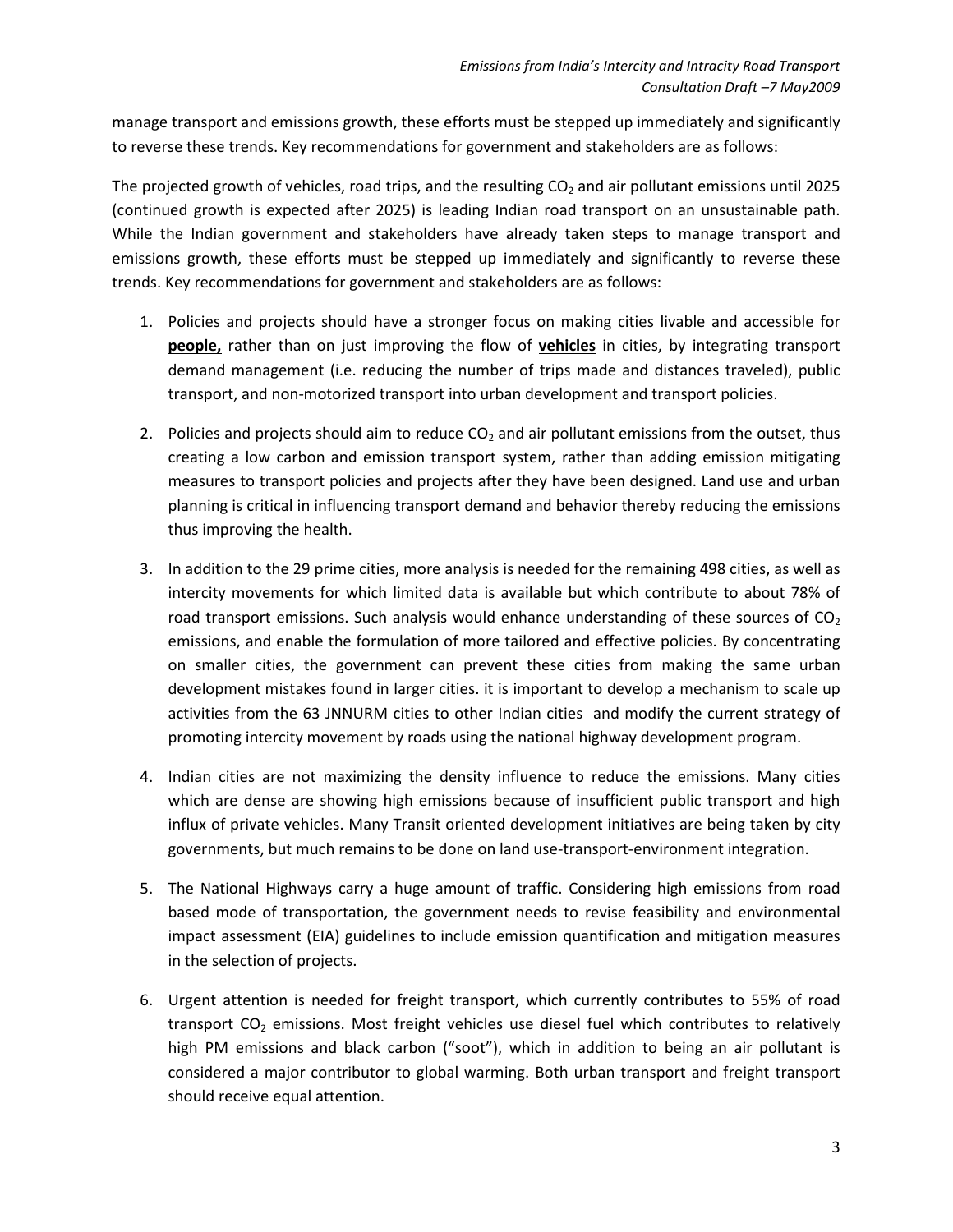# 2. URBANIZATION AND TRANSPORT INFRASTRUCTURE

In the past decade, developing countries invested huge resources in transportation infrastructure in the urban and rural areas, focusing mostly on expansion of road space to boost economic growth. Such action had an enormous impact on the vehicle ownership patterns and created a demand for private mobility. Consequently, public transport and non-motorized transport (NMT) started showing decrease in patronage with roads getting heavily populated by motorcycles and cars. Governments further increased investment in roads to improve traffic flow which in turn stimulated vehicle growth. This created a vicious cycle, and the environment and climate suffered from these actions.

In India, the Planning Commission was one of the foremost initial transport initiatives which set up the Study Team on Metropolitan Transport in 1965. The study's aim was to assess the adequacy and limitation of existing transport facilities in the cities of Kolkata, Mumbai, Chennai, and Delhi, and to determine the feasibility of different modes of transport. The study recommended the implementation of phased programmes for the development of transport facilities in Indian cities.<sup>2</sup> The Motor Vehicle Act of 1988 advanced the liberalization and harmonization of government regulations across the different states of India, but much needed to be done to streamline administration, improve enforcement and reduce corruption.<sup>3</sup> In 1996 the government finally issued a first series of more stringent norms for the tail-pipe emissions control.

In the decade that followed, the realization grew that vehicle standards and fuel quality needed to be supplemented with stronger transport demand focused actions. With increasing focus on climate change and air pollution, sustainable urban transport projects in mega cities is steadily growing under the rationale that rapid urbanization and increase in economic activity results in increased urban transport with high emissions. It is expected that India's urban population will increase from 230 million in 2001 to 402 million in 2025. It is also expected that share of economic activity in urban areas would increase from 56% of GDP in 1990 to about 75% in 2020 and most of the growth is expected to take place in the nine mega cities of the country.<sup>4</sup>

The transport sector accounts for a 6.4% share in India's GDP with the road sector accounting for 4.5% of GDP.<sup>5</sup> The approved outlay for the 10th Five year Plan (2002-2007) for the Central Road Transport Sector was Rs. 2100 million (approx USD 47 million) of which Rs. 1,530 million (nearly 73% of approved outlay) was for road safety. The Rakesh Mohan Committee estimated that the cost of urban transport infrastructure is about Rs. 124770 million (approx USD 2.700 billion, 1996 prices) over a 10-year period up to 2006. The 11th Five Year Plan (2008-2012) Steering Committee estimates suggest a requirement of Rs. 132.59 billion (USD 2.9 billion).

Major investment is currently limited to national highways and urban transportation in few mega cities; it is doubtful whether these investments will lead to sustainable transport as envisioned. India is currently at a crossroads as current decisions and investments in the transport sector are set to lock-in

3 See World Bank - India Road Transport Service Efficiency Study 2005-

l

<sup>&</sup>lt;sup>2</sup> See http://www.cag.gov.in/reports/railways/2006\_5/chap\_3.pdf

http://siteresources.worldbank.org/INTSARREGTOPTRANSPORT/PublicationsandReports/20747263/Final\_version03NOV2005.p

<sup>&</sup>lt;u>df</u><br><sup>4</sup> 2008. Ravinder. K. Urban Road Traffic and Air Pollution in Indian Cities & Impact of Traffic Management Measures. Central Road Resources Institute

<sup>&</sup>lt;sup>5</sup> Planning Commission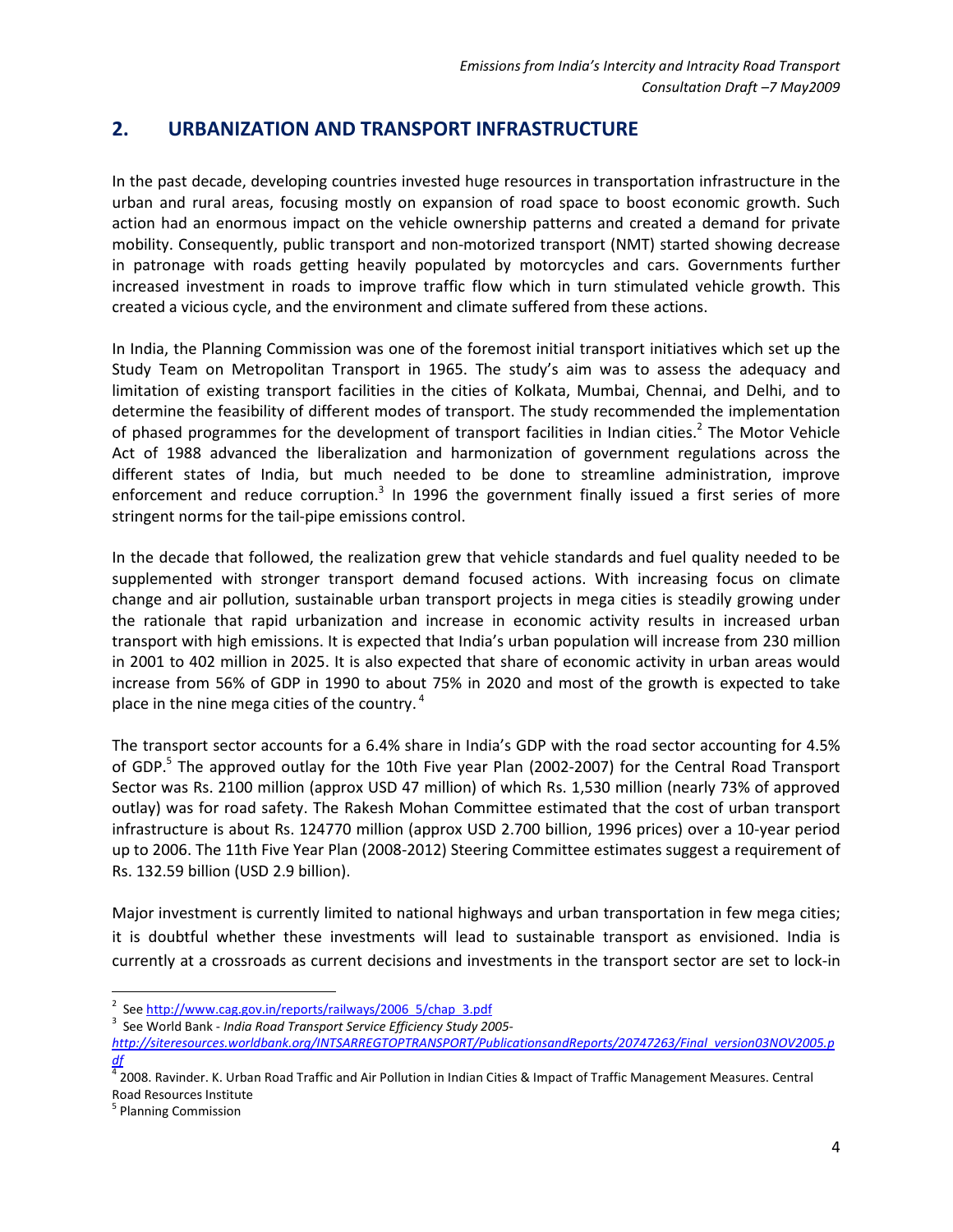greenhouse gas and air pollutant emissions for the next decades. There is reason for concern as sustainable transport policies that incorporate air quality and climate change are being developed and implemented at a slow pace, risking irreversible damage to the environment and people's welfare. This is further aggravated by the global economic recession, which has lead to economic stimulus packages in developed countries for roads, the automotive industry, and related transport infrastructure. If developing countries follow this lead by prioritizing vehicles instead of people, it is certain that  $CO<sub>2</sub>$ emissions, air pollution, congestion, and other transport related problems will worsen.

# 3. MOTORIZATION TRENDS

India has undergone multiple surges in the vehicle growth and ownership rates in the past three decades. The vehicle registrations increased from 1.8 million in 1971 to 62.7 million in 2003. $^6$  Even though in 2005 the total number of vehicles was high, ownership levels (measured as motorization levels) were low (43 vehicles for 1,000 people). Some experts expect an acceleration in the increase in vehicle ownership levels in the coming decades with the growth nearly twice as fast as per-capita income in India. $<sup>7</sup>$ </sup>

### 3.1 Passenger cars

In order to estimate the future motorization levels at the country level, the authors used vehicle parc<sup>8</sup> data from the ADB Study on Energy Efficiency for On-Road Transport in Asia.<sup>9</sup> Market research and economic growth were used to predict the growth of total vehicle ownership in the future (170 vehicles per 1,000 population by 2025). It is estimated that people with higher income would opt for more powerful vehicles with more number of vehicles per household. It is predicted that maximum growth would be seen in the passenger car segment with motorization levels increasing from 5 to 29 cars per 1000 people by 2025. Estimates from Dargay et al. (2007), IEA<sup>10</sup> and Schipper et al (2007)<sup>11</sup> suggests 110 vehicles per 1000 people in 2030, 30 LDV's per 1000 people in 2025 and 38 cars per 1000 people in 2025 respectively. The increased motorization will lead to greater fuel demand for the transport sector, which in 2004-05, accounted for 28% of total petroleum products consumption in India<sup>12</sup>.

# 3.2 2- and 3-Wheelers

The motorization trend towards powerful vehicles is a cause of concern (powerful motorcycles of 150- 250 cc are slowly replacing the less powerful motorcycles) as this may result in downward trend in the fuel efficiencies of the fleet. A study by Society of Indian Automobile Manufacturers (SIAM) (2008), see figure 1, shows that the scooter (including mopeds - 50 cc) to motorcycle ratio which used to around 3.5

l

<sup>&</sup>lt;sup>6</sup> 2008. MOSRTH. Ministry of Shipping, Road Transport and Highways Website (See http://morth.nic.in/) <sup>7</sup> 2007. Dargay et. al. Vehicle Ownership and Income Growth, Worldwide: 1960-2030. (See http://www.econ.nyu.edu/dept/courses/gately/DGS\_Vehicle%20Ownership\_2007.pdf)

 $^8$  Vehicle parc details the total number of vehicles on the road. It takes into account vehicles scrappage over the years due to

accidents, old age, lack of parts, etc.<br><sup>9</sup> ADB. 2006. Energy Efficiency and Climate Change Considerations for On-Road Transport in Asia. See http://www.adb.org/Documents/Reports/Energy-Efficiency-Transport/default.asp

<sup>&</sup>lt;sup>10</sup> IEA/SMP Transport Model

<sup>&</sup>lt;sup>11</sup> Schipper et al. (2007) CO<sub>2</sub> Emissions from Land Transport in India

<sup>&</sup>lt;sup>12</sup> Integrated Energy Policy, Planning Commission 2006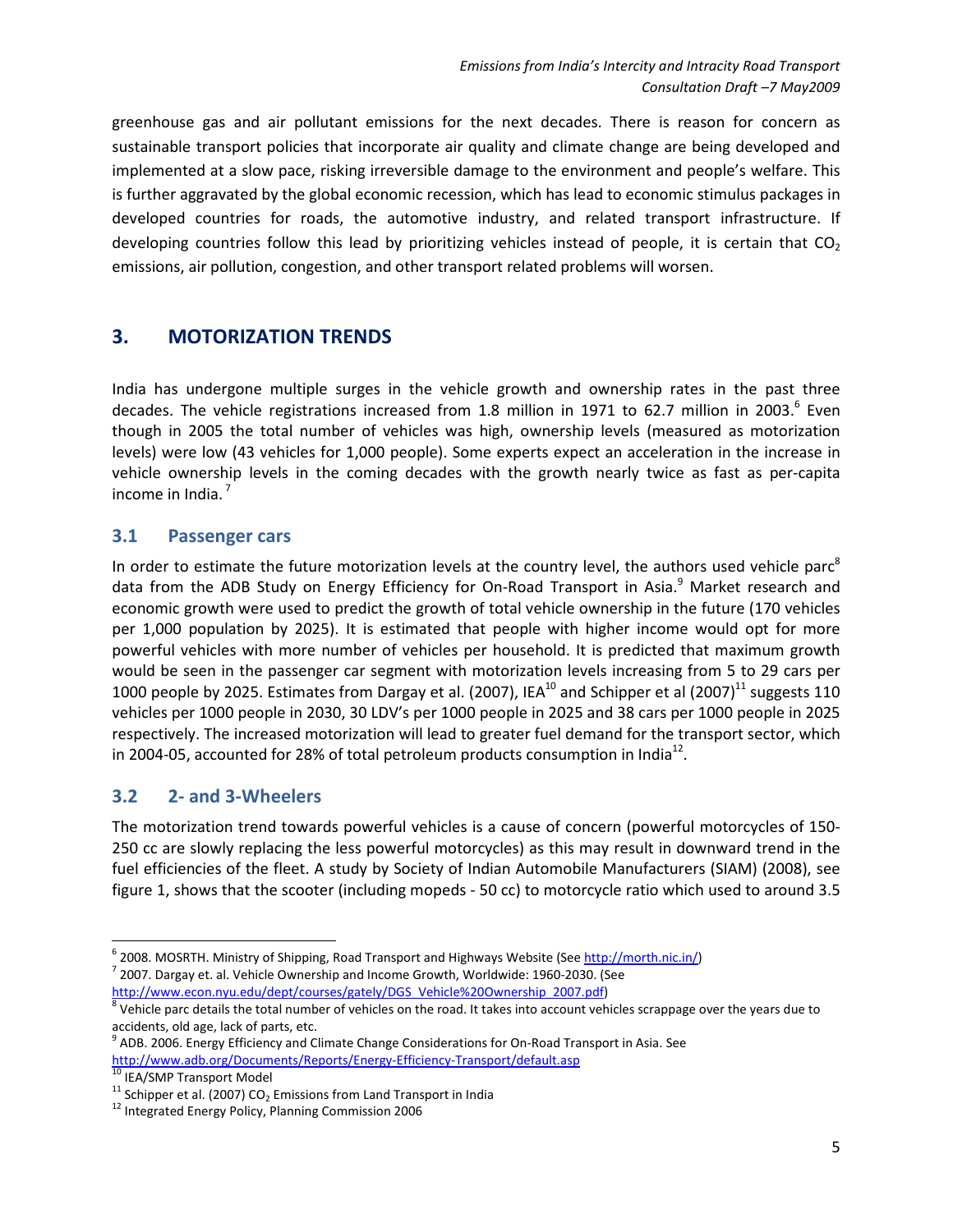in 1985 has changed to 0.2 by 2006.<sup>13</sup> The SIAM study also shows change in the vehicle production ratio of 2- and 3- wheelers from 25 in 1986 to 15 in 2006. This indicates the increasing role of intermediate public transport vehicles in growing cities. The autorickshaws are slowly replacing the cycle rickshaws as public transport vehicles like buses are yet to fill the void.



Source: SIAM, 2007

### 3.3 Buses

The International Energy Agency (IEA) forecasts suggest 0.5 bus per 1000 people by 2025 in India. The estimates from Schipper et.al and the CAI-Asia center are more optimistic with numbers of 1 and 0.75 bus per 1000 people. Central Institute of Road Transport (CIRT)<sup>14</sup> recommends at-least 0.4 buses for 1000 people for Indian conditions to match the demand. However, the challenge is not only to increase the number of buses but also to increase the ridership and the vehicle kilometer travelled (VKT). Moreover, the CIRT's recommendations do not consider the required number of buses and ridership to keep traffic congestion and transport emissions low.

 $\overline{\phantom{0}}$ 

<sup>13</sup> SIAM – Statistical Profile 2007-2008

<sup>14</sup> See http://www.cirtindia.com/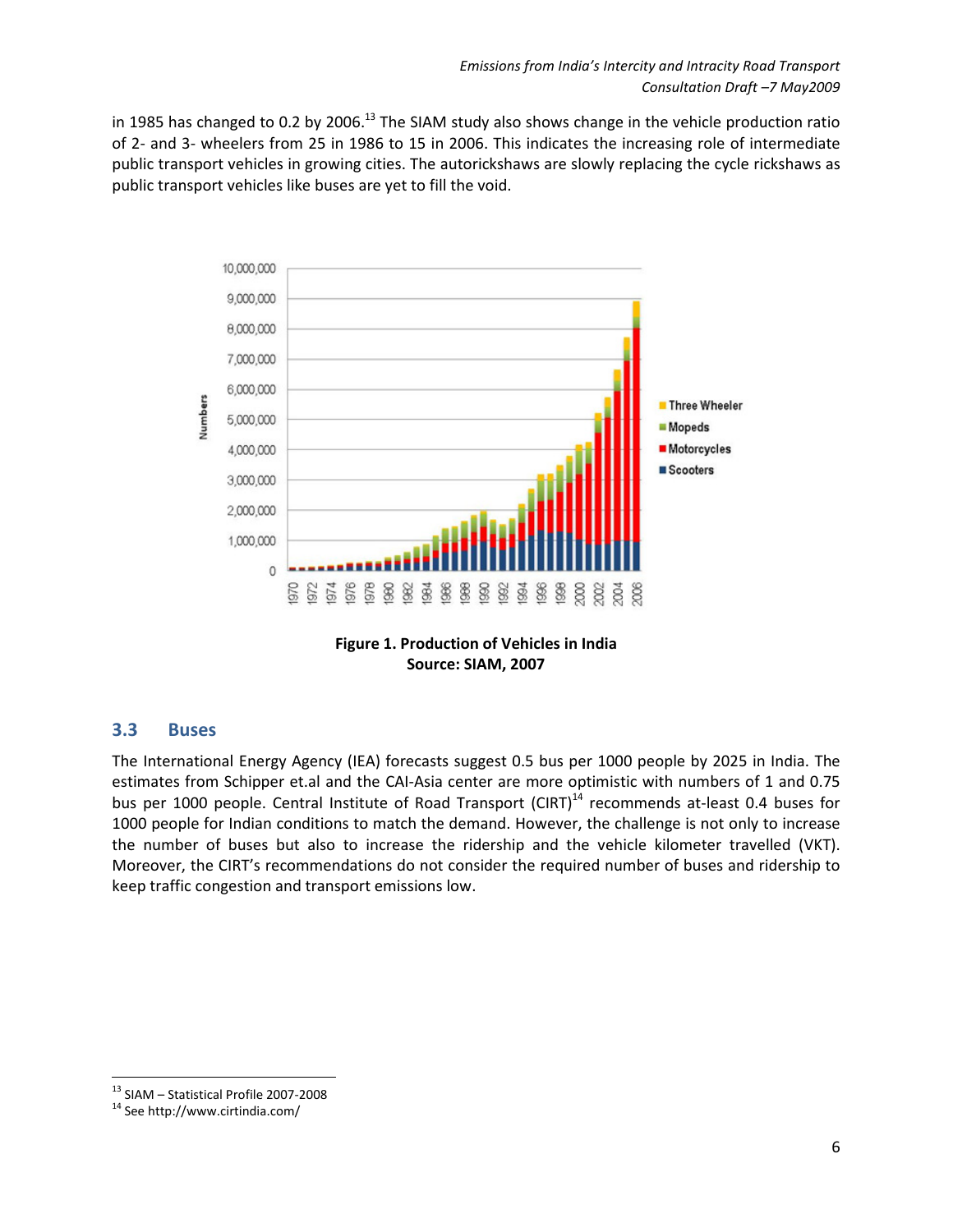|               |      | <b>OLD Modeshare</b> |      | <b>NEW Modeshare</b> |
|---------------|------|----------------------|------|----------------------|
| <b>CITY</b>   | Year | NMT <sub>%</sub>     | Year | NMT%                 |
| Ahmedabad     | 1994 | 64                   | 2008 | 36                   |
| Kanpur        | 1994 | 62                   | 2008 | 48                   |
| Varanasi      | 1994 | 52                   | 2008 | 41                   |
| Vijayawada    | 1994 | 50                   | 2007 | 40                   |
| Pune          | 1994 | 42                   | 2008 | 33                   |
| Nagpur        | 1994 | 54                   | 2008 | 49                   |
| Jaipur        | 2005 | 44                   | 2008 | 39                   |
| Hubli Dharwad | 1994 | 46                   | 2008 | 42                   |
| Bhopal        | 1994 | 39                   | 2008 | 43                   |
| Shimla        | 1994 | 50                   | 2008 | 59                   |
| Kochi         | 2001 | 10.51                | 2008 | 21                   |
| Guwahati      | 1994 | 28                   | 2008 | 42                   |

### Table 1. NMT mode share in Indian cities (Source: CAI-Asia, 2009, compiled from various sources)

### 3.4 Change in behavior

The increase in number of private vehicles has affected people's intracity travel behavior. The biggest change is the decline of the cyclists and public transport users, both in terms of total users and number of trips in many cities. Interestingly, some cities have shown improvement in the total non motorized transport (NMT) (walking and cycling) share such as Bhopal, Shimla, Kochi, and Guwahati (see Table 1). The public transport share in most cities is gradually deteriorating except for three cities, Jaipur, Nagpur, and Hyderabad. It is also interesting to see that while Shimla and Guwahati had the highest decline in public transport share, the NMT share increased in these cities between 1994 and 2008. This may perhaps be due to the proliferation of mixed land use areas, environmental concerns, and rising fuel prices.

|             |            | <b>OLD Modeshare</b> | <b>NEW Modeshare</b> |                    |  |  |  |  |  |  |
|-------------|------------|----------------------|----------------------|--------------------|--|--|--|--|--|--|
| <b>CITY</b> | Year       | Public Transport %   | Year                 | Public Transport % |  |  |  |  |  |  |
| Shimla      | 1994       | 86                   | 2008                 | 16                 |  |  |  |  |  |  |
| Guwahati    | 1994<br>47 |                      | 2008                 | 8                  |  |  |  |  |  |  |
| Kolkata     | 1994       | 89                   | 2008                 | 54                 |  |  |  |  |  |  |

| Table 2. Public Transport Mode share in Indian cities   |  |
|---------------------------------------------------------|--|
| (Source: CAI-Asia, 2009, compiled from various sources) |  |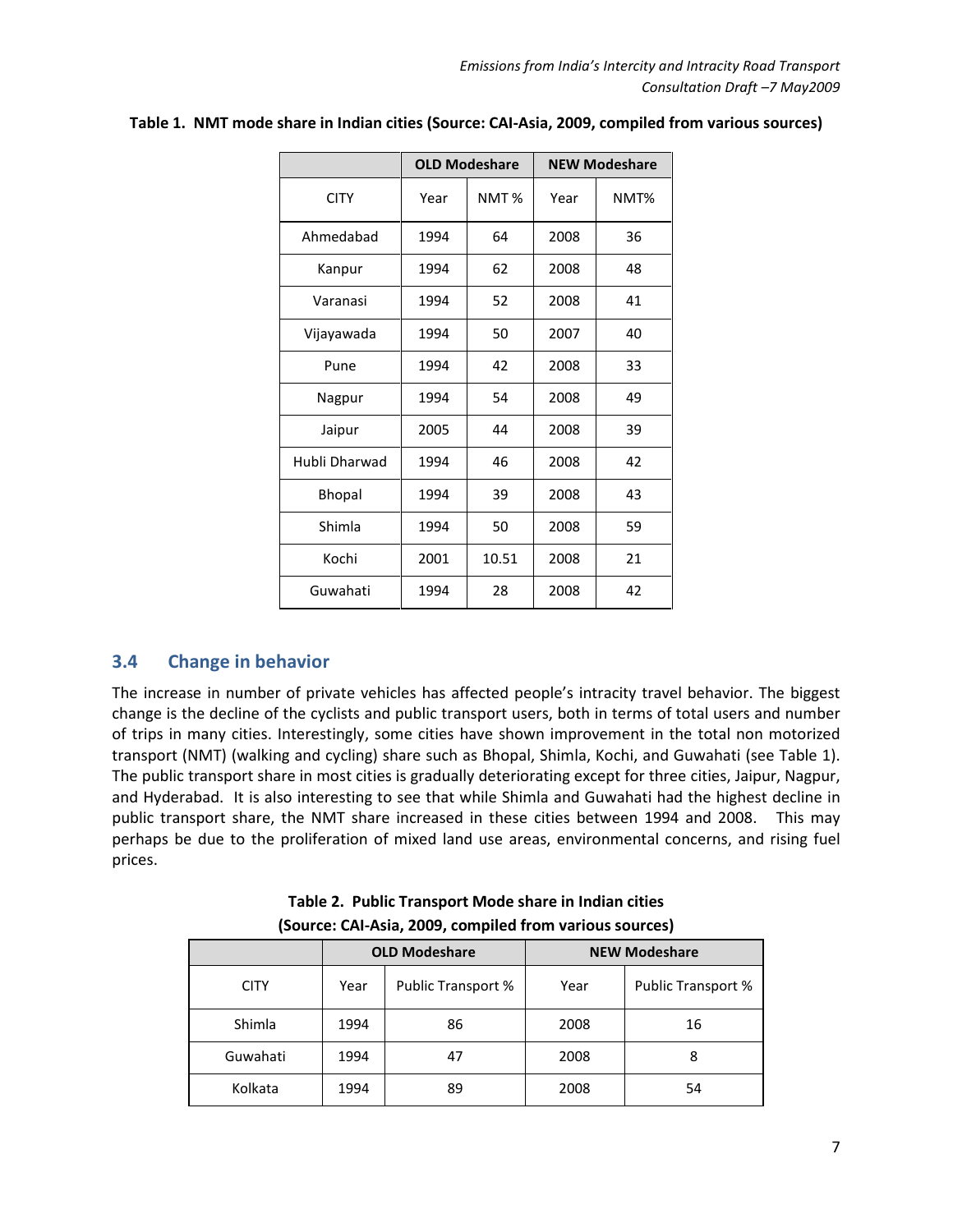Emissions from India's Intercity and Intracity Road Transport Consultation Draft –7 May2009

|               |      | <b>OLD Modeshare</b> |      | <b>NEW Modeshare</b> |
|---------------|------|----------------------|------|----------------------|
| Hubli Dharwad | 1994 | 50                   | 2008 | 22                   |
| Kochi         | 2001 | 72                   | 2008 | 51                   |
| Pune          | 1994 | 29                   | 2008 | 12                   |
| Bhopal        | 1994 | 30                   | 2008 | 15                   |
| Bangalore     | 2002 | 49                   | 2008 | 35                   |
| Ahmedabad     | 1994 | 29                   | 2008 | 16                   |
| Vijayawada    | 1994 | 34                   | 2007 | 22                   |
| Varanasi      | 1994 | 9                    | 2008 | 0                    |
| Kanpur        | 1994 | 18                   | 2008 | 9                    |
| Mumbai        | 2005 | 52                   | 2008 | 45                   |
| Jaipur        | 2005 | 17                   | 2008 | 22                   |
| Nagpur        | 1994 | 5                    | 2008 | 12                   |
| Hyderabad     | 2003 | 28                   | 2008 | 35                   |

The statistics of mode share should be noted with caution considering the issues with enumeration and modeling.

# 4. FORECASTING EMISSIONS FOR INDIA ROAD TRANSPORT

Estimating national transport emissions is complex because developing countries often find it difficult to measure trip characteristics at the country level. The methodology consists of estimating the vehicle numbers in-use and surveying and assuming the travel behavior. The vehicle registration data provided on the Ministry of Shipping, Roads and Highway website neither segregates vehicles by fuel type nor suggests the number in active use. The reason for the latter is that vehicles are not registered periodically and migration to another city not monitored.

In 2008, the ADB project "Transport Sector Greenhouse Gas Contributions in Asia" updated the ADB Study "Energy Efficiency and Climate Change Consideration for On-road Transport in Asia" (2006) and generated new emission forecasts. The main objective of this ADB project was to collect existing country information estimate future energy use and  $CO<sub>2</sub>$  emissions in Asia and the Pacific. To derive the travel characteristics, the authors tried to understand the behavior patterns by studying various research reports and national highway studies. Using the trip lengths, emission factors and energy intensity values, emissions were calculated for current and future scenarios.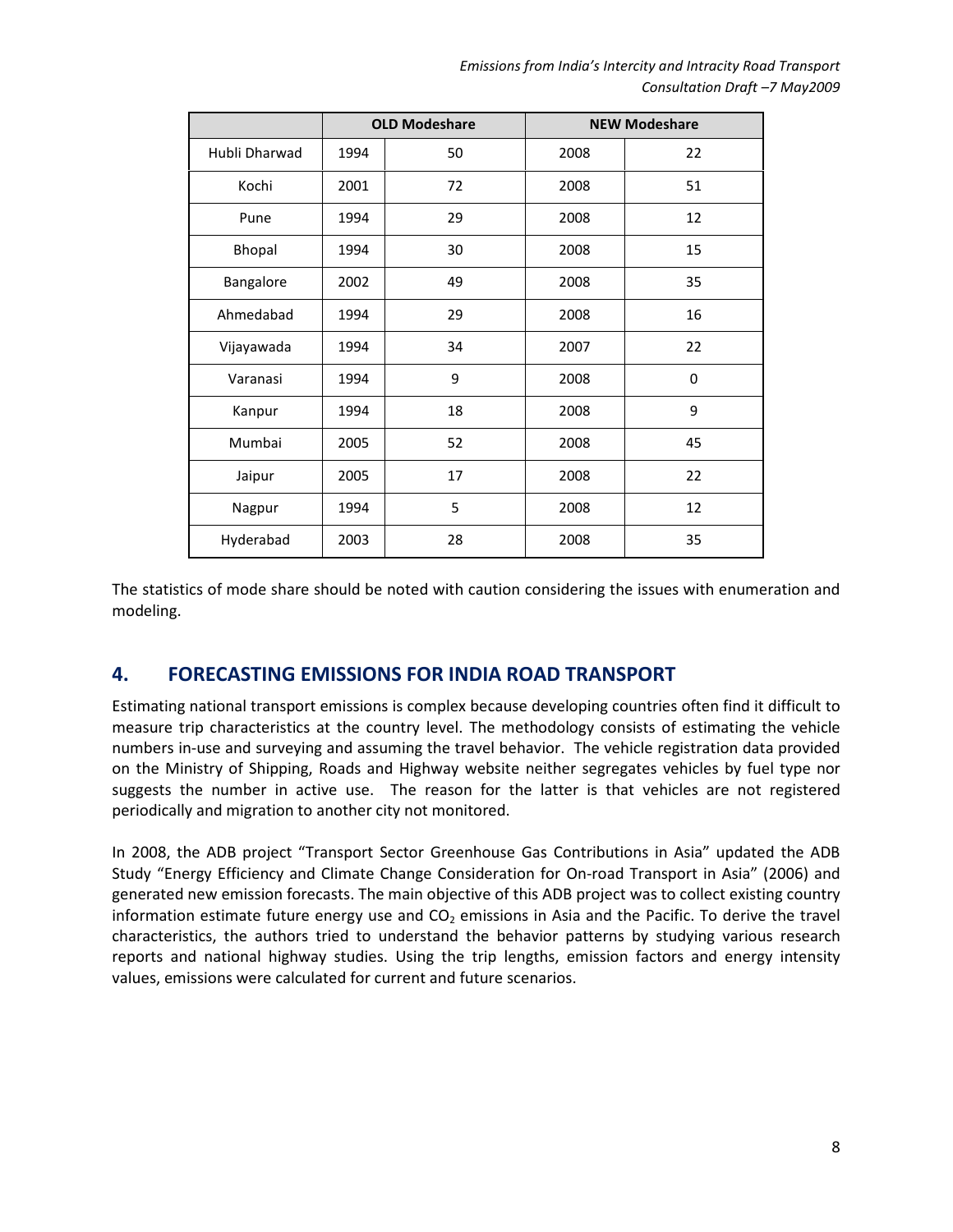#### Box 1. ASIF Philosophy

The transport sector consists of a diverse set of activities, connected by their common purpose of moving people and goods. Broadly speaking emissions (G) in the transport sector are dependent on the level of travel activity (A) in passenger kilometers (or ton-km for freight), across all modes; the mode structure (S); the fuel intensity of each mode (I), in liters per passenger-km; and the carbon content of the fuel or emission factor (F), in grams of carbon or pollutant per liter of fuel consumed.

#### $G = A * S * I * F$

This study assumes VKT of cars is on the slightly higher side when compared with other studies from India (Table 3). The main reason for this was that the estimates from some recent origin-destination surveys conducted by various consultants in NHDP projects showed high usage of vehicles and distortion in registration vis-à-vis private and commercial usages.<sup>15</sup> International experience suggests that average car usage for countries similar to India like China is nearly 24000 km/year<sup>16</sup>. To generate the best estimates, it would be better to segregate the vehicles based on age and to use the reduction factors in the distances traveled as older vehicles are used less because of the higher maintenance and operation costs. Since the activity data is not collected nationally, this was not considered. Using the fuel consumption assumptions and emission factors derived from IEA and Automobile Research Association of India (ARAI), emissions were forecasted in the ADB Study (2008) for 2005, 2008, 2015, 2025, and 2035.

### Box 2. Transport Emissions - India's initial National Communication to the UN Framework Convention on Climate Change (UNFCCC), 2004

The total  $CO<sub>2</sub>$  emissions from transport sector in 1994 were 79,880 Gg. Among transport sub-sectors, road transport is the main source of  $CO<sub>2</sub>$  emissions and accounted for nearly 90 per cent of the total transport sector emissions in 1994. Road transport is characterized by heterogeneous gasoline-fuelled light vehicles and dieselfuelled heavier vehicles. According to the survey by the Indian Market Research Bureau on behalf of the Ministry of Petroleum and Natural Gas (MoPNG, 1998), the transport sector consumed nearly all (98.3 per cent) of gasoline and 61.8 per cent of the diesel sold through the network in the country

 $\overline{a}$ 

<sup>&</sup>lt;sup>15</sup> NHAI reports suggest average trip length of 100-217km, indicating high intercity usages (NHAI, 2008). See http://www.nhai.org/

<sup>&</sup>lt;sup>16</sup> Projection of Chinese Motor Vehicle Growth, Oil Demand, and CO2 Emissions through 2050. See http://www.transportation.anl.gov/pdfs/TA/398.pdf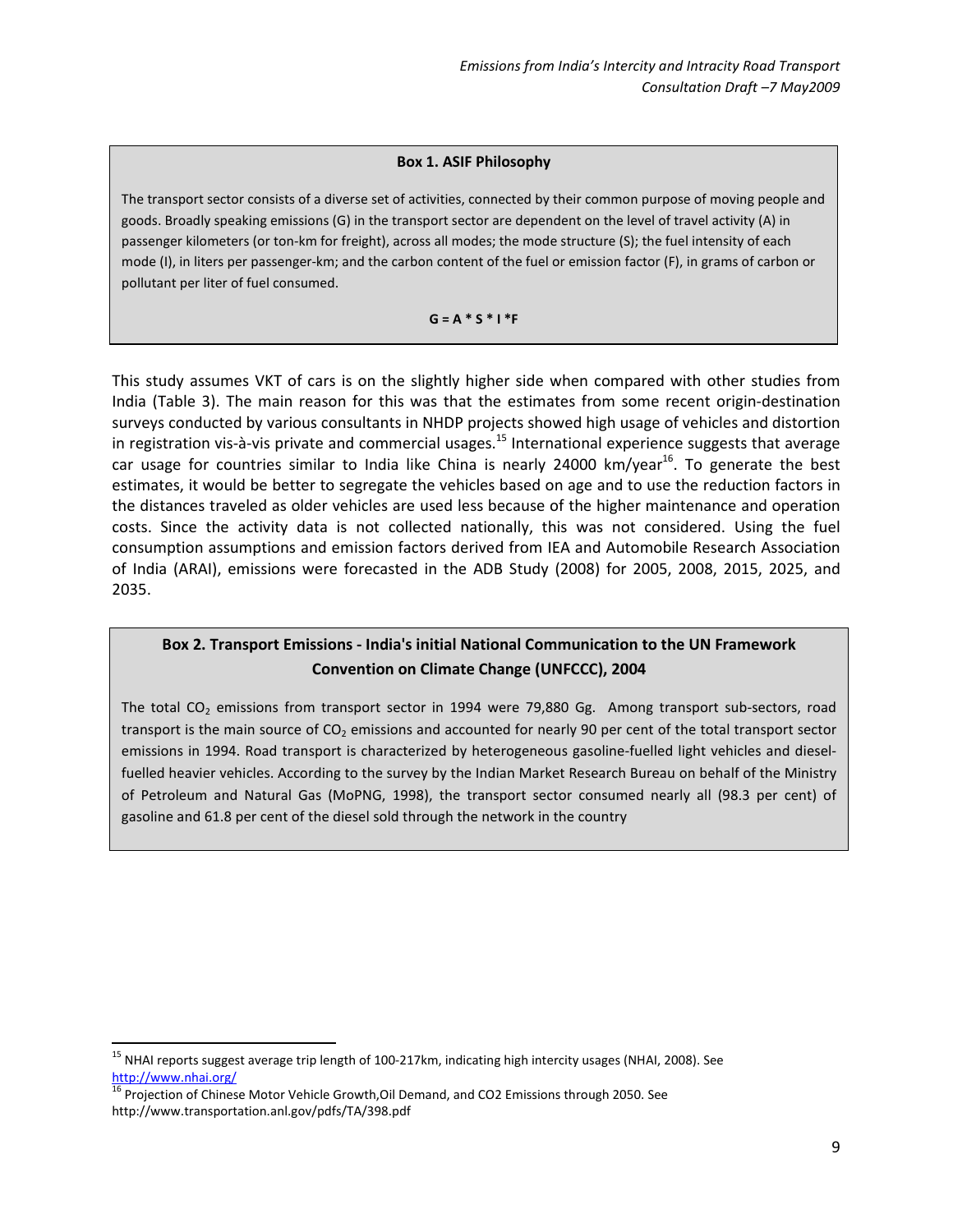| <b>Description/Year</b><br>of Forecast                      | IEA (2005)                  | Schipper et.<br>al (2005) | <b>India Vision 2020</b><br><b>Transport</b><br>(1995)        | <b>Bose and</b><br><b>Chary (1993)</b> | <b>Planning</b><br><b>Commission</b><br>(2001)                                  | ADB/ CAI-Asia<br>(2008) |
|-------------------------------------------------------------|-----------------------------|---------------------------|---------------------------------------------------------------|----------------------------------------|---------------------------------------------------------------------------------|-------------------------|
| 2-Wheelers                                                  | 7500                        | 9000                      | 3500                                                          | 25 km / Day -<br>approx                |                                                                                 | 7500                    |
| 3-Wheelers                                                  | 40000                       | 30000                     |                                                               |                                        | 29 200<br>km/year (in<br>1980 with<br>increase of 80<br>km/year-<br>Energy Map) | 19000                   |
| Cars/LDV                                                    | 8000                        | 10000                     | 7000 (in 1995 and<br>increasing 100km<br>every year)          | 26 Km/Day                              |                                                                                 | 28100                   |
| Light Commercial<br>Vehicles                                | 20000<br>(medium<br>trucks) |                           |                                                               |                                        | 23 000 km (in<br>1995 with 200<br>km every<br>year)                             | 28100                   |
| Heavy Commercial 60000 (Heavy<br>Vehicles (includes<br>Bus) | Trucks) and<br>40,000 (Bus) |                           | 40,000 km (in<br>1995 and<br>increasing 400 km<br>every year) | 46355 (Bus)                            | 40 000 km (in<br>1995 with<br>increase of<br>400km/year)                        | 60000                   |

Table 3. Annual VKT (km) considered in selected studies in India

Some interesting results from national level emissions estimates are shown below:

- PM emissions from road transport  $17$  would decline until 2025 by 1.9% per year due to the adoption of stricter fuel and vehicle emission standards, while NOx emissions would increase at a rate of 2.4% per year. However, PM emissions would subsequently rise again due to the continued rapid vehicle growth, especially if emissions standards are not further tightened (Euro IV and above). NOx emissions would increase at a rate of 2.4% (2005-2025).
- CO<sub>2</sub> emissions (see Figure 3) from road transport would increase at 7.8% per year, which is higher than many other Asian countries and results in an increase from 203 million tons to 905 million tons between 2005 and 2025. Passenger transport represents 45% and freight transport represents 55% of total  $CO<sub>2</sub>$  emissions from road transport in 2005 and the ratio would remain approximately the same in 2025.
- The share in fuel consumption between gasoline and diesel is 29% and 71% respectively.
- Within a decade (2005-2015), the VKT would increase at a rate of 6.7%, which suggests near doubling of transport-activity in the next decade.
- Dieselization of fleet would continue with diesel vehicles increasing from 12% in 2005 to 17% in 2025. For cars and SUVs, diesel vehicles show an increase from 19% to 44% in 2005 to 2025. This is due to the lower price of diesel in India compared to gasoline

<sup>&</sup>lt;sup>17</sup> PM emissions are through the vehicle tail pipe and does not include the road dust which in India is a major contributor to PM emissions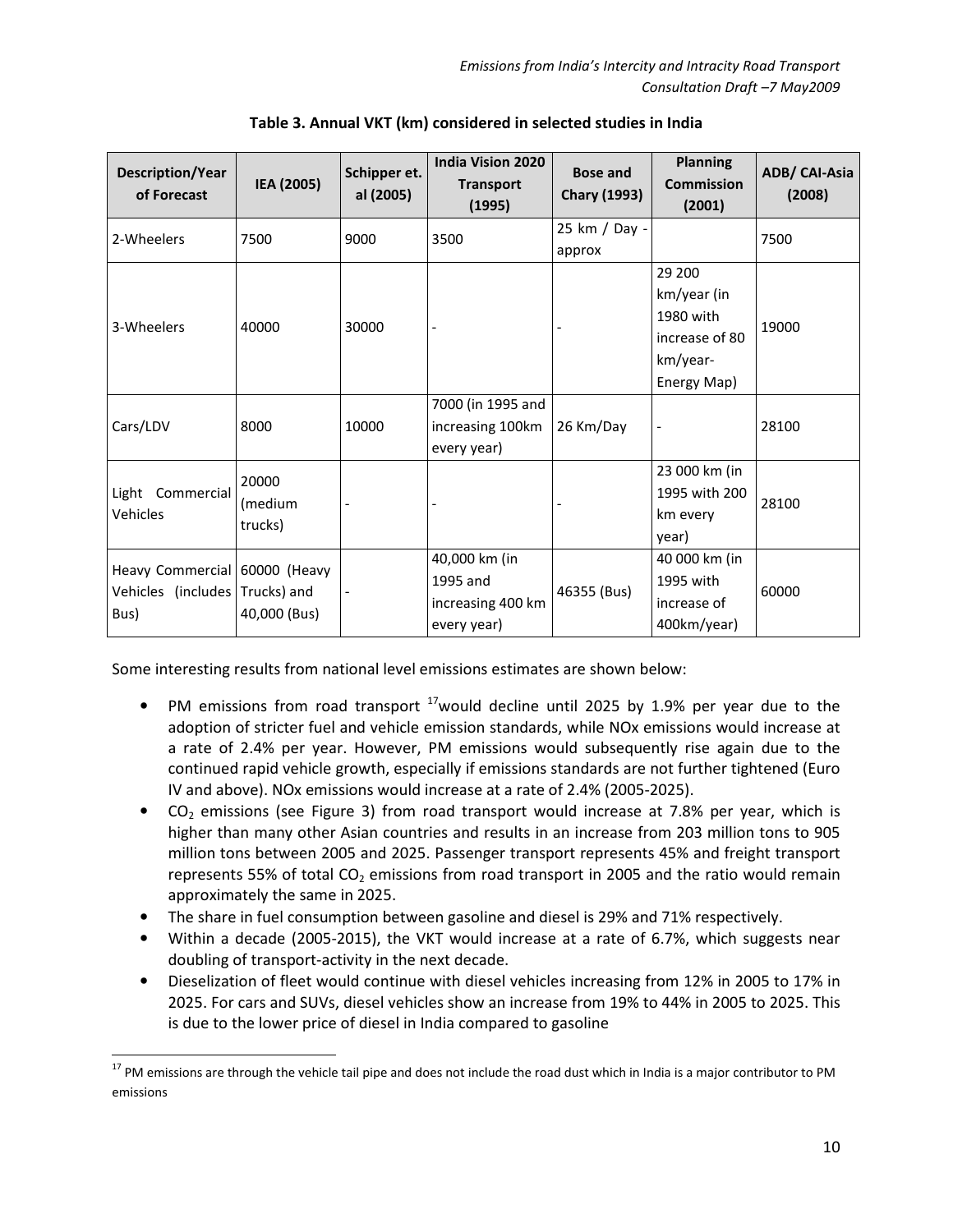

Figure 2. IEA-SMP Estimates for 2005 - World Transport Vehicle  $CO<sub>2</sub>$  Emissions Source: IEA (2004)



Figure 3.  $CO<sub>2</sub>$  Emissions in India (million tons) Source: ADB/ CAI-Asia (2008)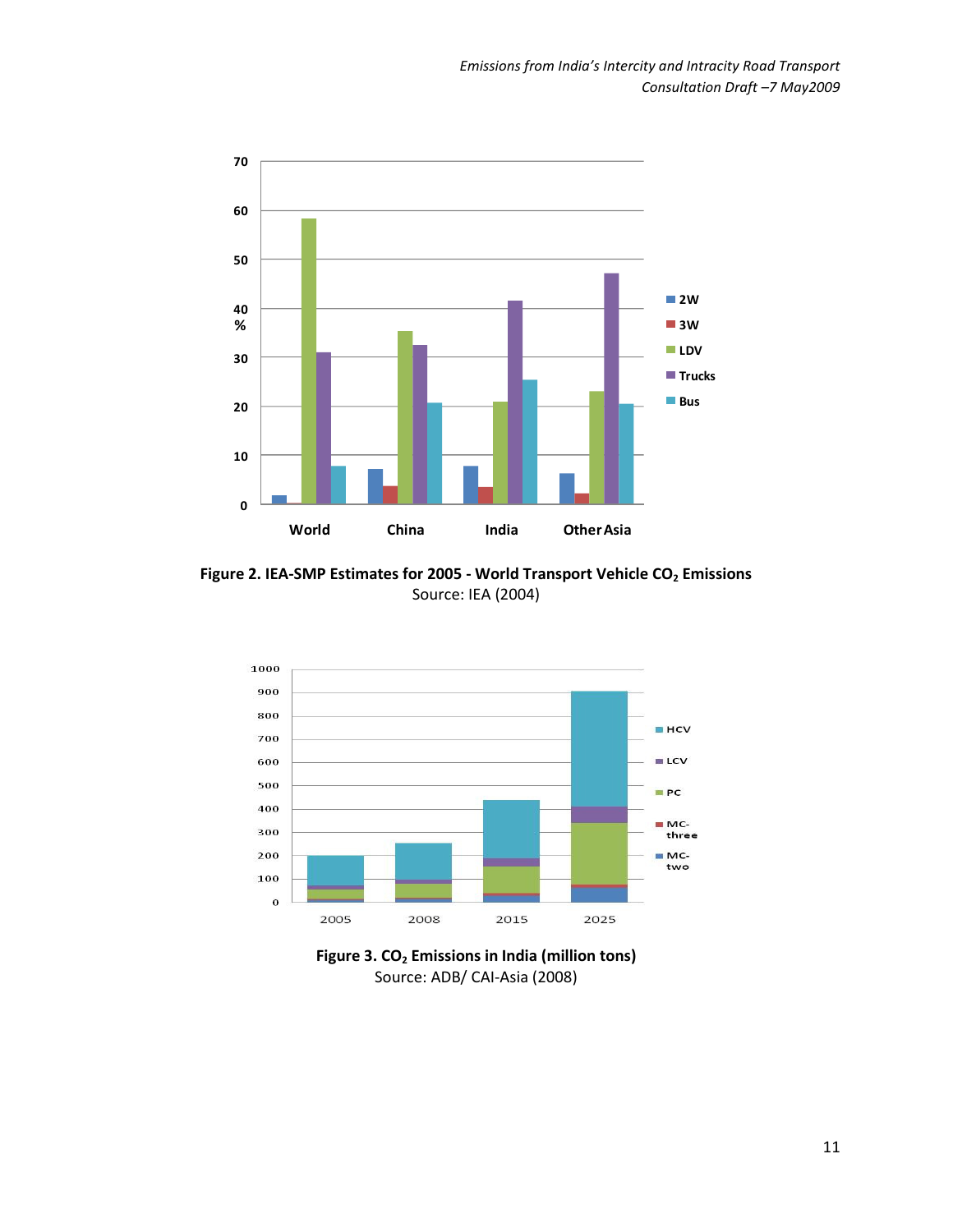

Figure 4. PM Emissions in India (Kilotons) Source: ADB/ CAI-Asia (2008)

# 5. QUANTIFICATION OF EMISSIONS AT CITY LEVEL

The 2001 census of India indicates that out of the total population of 1.027 billion, about 742 million (72.2%) live in rural areas and 285 million (27.8%) in urban areas. Also, it is expected that urban population is set to reach 540 million (37%) by 2021. By 2021, number of cities having populations greater than 1 million would be around  $51<sup>18</sup>$  While India's top 20 cities account for 10% of the population, they generate 30% of the country's income.<sup>19</sup> The impact of transport on people's lives is apparent in the booming cities of India: people spend more on transport (21.3%) than on health (7.6%), education (5.2%) and housing (8%) combined.

With growing urbanization and rising income levels in cities, majority of vehicles are found in urban areas (in 1994, nearly 33% of India's vehicles are in the 23 top metropolitan cities).<sup>20</sup> There is a high probability that vehicles are being registered in cities then transported to the suburban and rural areas due to lack of sales and registration bureaus in the rural areas. Also there is high probability of people migrating to bigger cities bringing their vehicles with them. Due to insufficient data, more detailed analysis could not be done. However, high concentration of vehicles in cities and subsequent engendered traffic would generate a variety of social costs such as air pollution, accidents, and climate impacts.

Earlier research from ADB stated the importance of quantification of emissions at country and city levels and its backcasting method for developing policy packages. The study indicated that rapid mobility growth, including rise in vehicle ownership and use, are the primary cause of increase in emissions.<sup>21</sup>

To estimate the impact of cities on total emissions, 29 cities geographically scattered across India were selected. Currently, about 10% of India's total population lives in these cities and the Ministry of Urban

 $\overline{a}$ 

<sup>&</sup>lt;sup>18</sup> Ministry of Housing and Urban Poverty Alleviation

<sup>19</sup> future capital research-National Council of Applied Economic Research-2008

<sup>&</sup>lt;sup>20</sup> Rail India Technical and Economic Services Limited and Operations Research Group, 1994.

<sup>&</sup>lt;sup>21</sup> Visioning and Backcasting for Transport in India & Delhi - ADB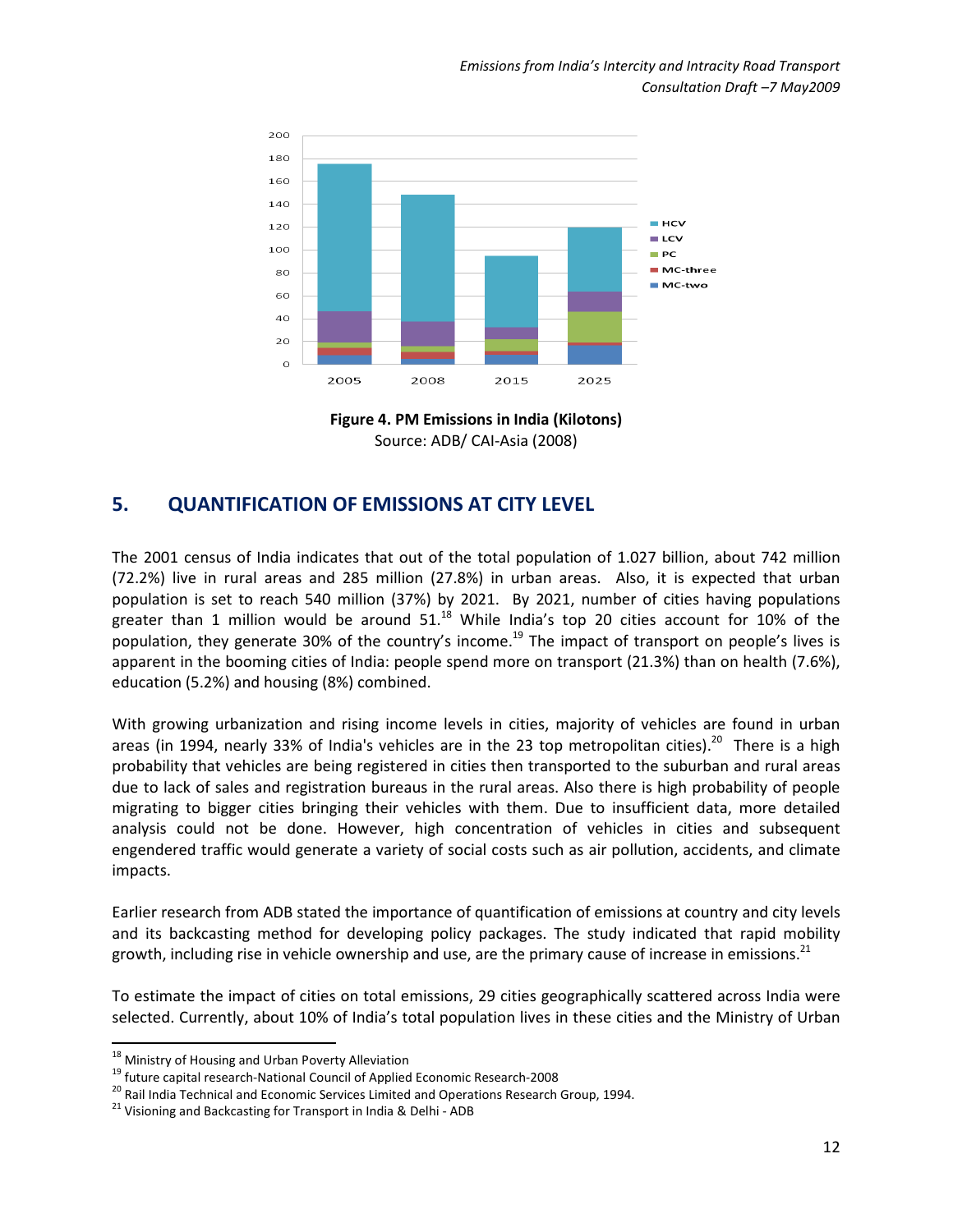Development (MOUD) projections suggest that by 2025, the figure would reach nearly 12%. It is to be noted that these 29 cities could represent nearly 38% of India's total *urban* population (considering the urban share as 27.8%).

Among the 29 cities, 27 are part of Jawaharlal Nehru National Urban Renewal Mission (JNNURM) cities and 24 have populations greater than 1 million. The selection of these cities was based on the cities selected for detailed study by the MOUD conducted in 2007-2008.<sup>22</sup> The MOUD study <sup>23</sup>provides the baseline data by conducting limited household interview survey, cordon survey, terminal survey, speed studies, parking studies, and collating some primary data. MOUD data was supplemented by city data from comprehensive traffic and transportation studies, comprehensive development plans, and traffic studies.

The emission calculations in this paper were quantified based on ASIF approach using the online tool "CART."  $24$  The trip data which is essentially the number of person trips were converted into vehicular trips considering typical occupancy ratios for various modes.<sup>25</sup> Using the average trip lengths from different reports (MOUD/CTTS/CDP) and supplemented with logical assumptions, vehicular mode wise trip lengths were calculated. Since the data is never collated on average age and vehicular fuel mix by governmental agencies, again further assumptions were made to fill the gaps. The emission factors and energy intensity values were based on IEA and ARAI.

The city analysis and subsequent comparison with national estimates generated some surprising results as shown below:

The 29 major cities contribute only 22% of total  $CO<sub>2</sub>$  emissions from road passenger transport of India (see Figure 5 and 6). Per capita passenger transport  $CO<sub>2</sub>$  emissions in cities are high when compared with passenger emissions from India. Although the cities selected for the study constitute 10% of total population and 38% of total urban population, they accommodate only 23% of total national passenger travel (VKT – excluding the freight), indicating that the majority of VKT is happening outside these 29 cities. (This study highlights the 1998 MOUD findings - "urban transport is a major consumer of energy accounting for about 20% of the total energy used in transport sector").

 $\overline{\phantom{0}}$ 

<sup>&</sup>lt;sup>22</sup> Study on Traffic and Transportation Policies and Strategies in Urban Areas in India-MOUD

<sup>&</sup>lt;sup>23</sup> Administrative boundaries of many cities are regularly changed to include the suburban areas and this study is based on study area selected by MOUD study

<sup>&</sup>lt;sup>24</sup> www.urbanemissions.info</u>, Smart Carbon Analysis for Road Transport calculates carbon emission reductions for alternative transport interventions

<sup>&</sup>lt;sup>25</sup> car = 1.8; 2-wheeler = 1; taxi = 2; buses = 33 assumption used where data not available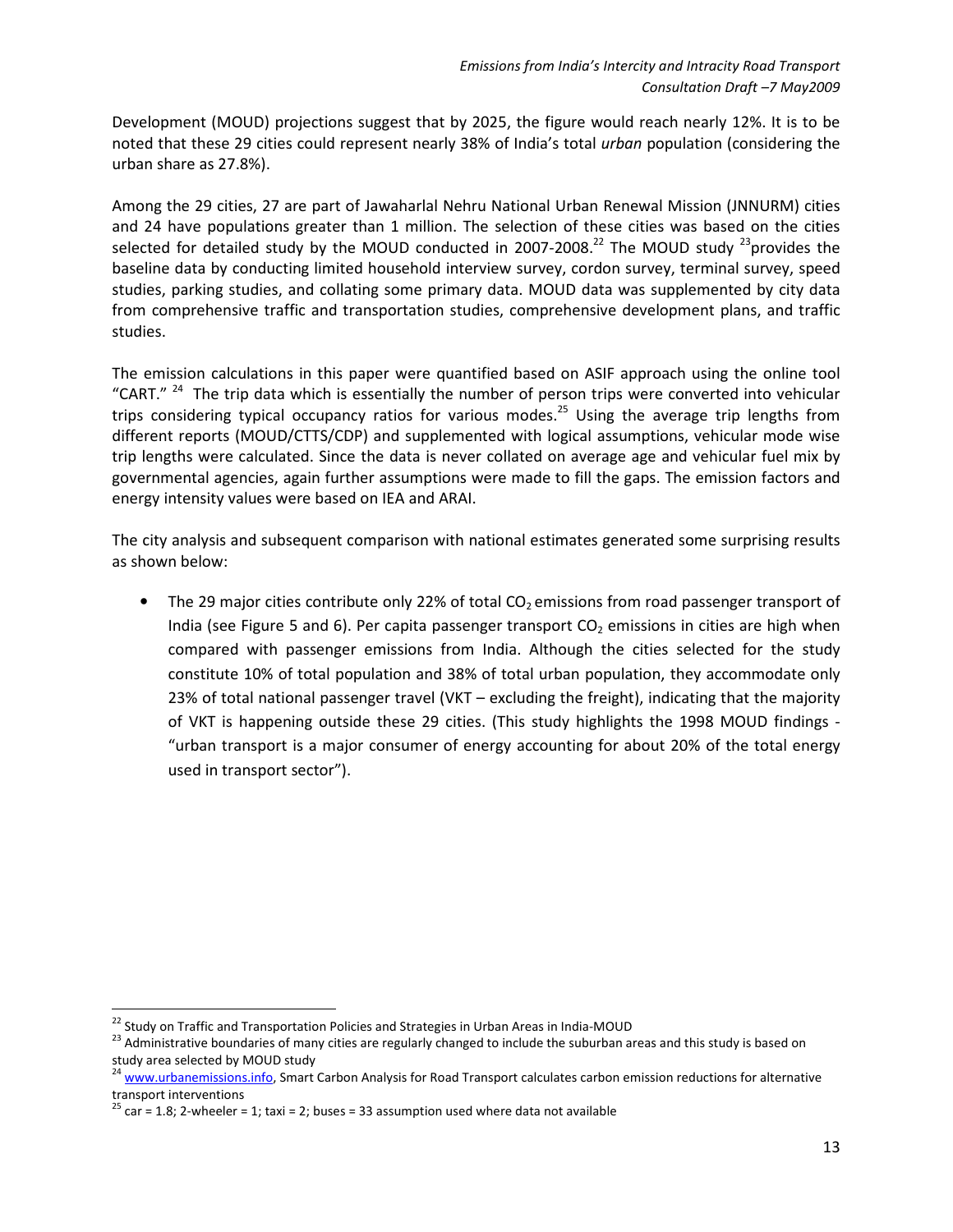Emissions from India's Intercity and Intracity Road Transport Consultation Draft –7 May2009



#### Figure 5. National and City Level Emissions

(the red color indicates passenger road transport emissions from 29 cities)



#### Figure 6. Comparison of passenger transport emissions from cities with total emissions from India

• The national estimate for individual travel is 2.1 km/day whereas an average urban individual travels approximately 4.4 km/day in the 29 cities. Current estimates suggest that there can be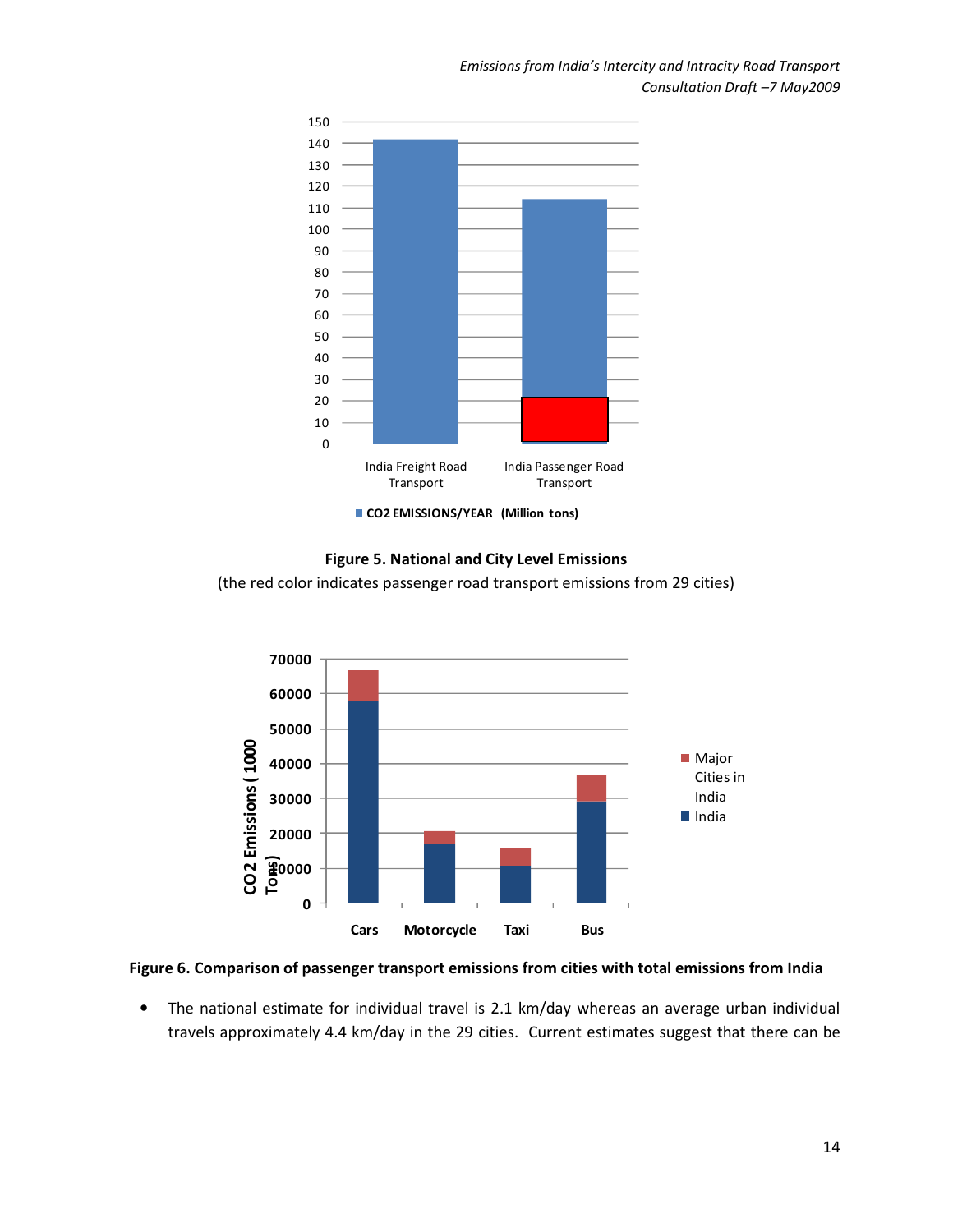as many as 527 cities having population greater than  $100,000$ .<sup>26</sup>

- India's national highways are the primary network and carries 40% of total traffic but accounts for only 2% of total road length.<sup>27</sup> This signifies the importance of intercity road transport on emissions. Since the impact of intercity transport and freight on emissions has never been explored in detail in India, the authors have tried to investigate this in a later section (Chapter 7).
- Indian cities are not maximizing the density influence to reduce the emissions. International research shows that the dense areas usually have fewer emissions. In India's case, many cities which are dense are showing high emissions because of insufficient public transport and high influx of private vehicles. For example Surat, Pune, Kochi and Madurai have approximately same area but different density. Kochi and Madurai have less density when compared to Surat and Pune but they also have less energy consumption. It may be logical to suggest that Surat and Pune have higher income. Then again, why do cities like Bhopal and Amritsar have higher per capita emissions than Chandigarh?<sup>28</sup> Why do cities like Hyderabad and Jaipur have high travel activity than a city like Kolkata? The Indian cities analysis shows that having public transport facilities (e.g., Mumbai and Kolkata) and land-use transport integration (e.g., Chandigarh) can not only better transport be provided but also emissions and economic activity can be decoupled. The travel behavior analysis also showed that Indian cities can be categorized into motorcycle cities, pedestrian cities and the transit cities. Each type of city presents different challenges and solutions. It is not logical to follow the "business as usual" approach, which is to establish the public transport and NMT improvements only after they grow in size. A better approach would be to re-orient the city growth to maximize the cobenefits agenda.

 $\overline{a}$ 

<sup>26</sup> http://www.world-gazetteer.com

<sup>&</sup>lt;sup>27</sup> http://www.nh<u>ai.org/roadnetwork.htm</u>

<sup>&</sup>lt;sup>28</sup> Chandigarh is a mid-size, high-income, well designed city by Le Corbusier, a Swiss-French architect and urban planner in the 1950s. Many consider Chandigarh as the best designed and most livable city in India.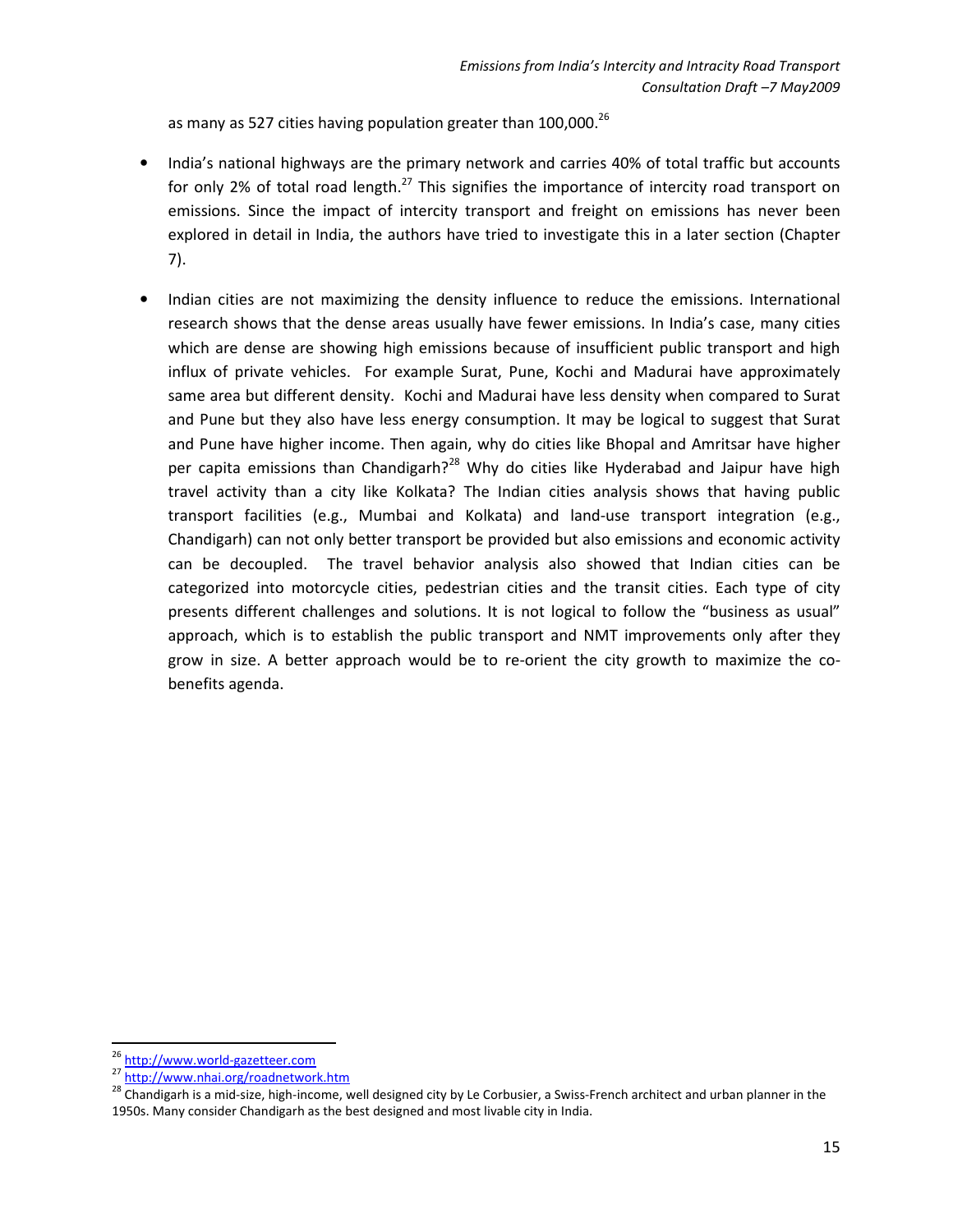

Figure 7. Variation of per capita kilometers travel / day with average household income

When these results are compared with city estimates from other experts, differences exist as shown in Table 4. These differences may be due to inclusion of freight, inclusion of vehicles coming into study zone, different study area, differences in assumptions, mode share, and modeling.

| City      | Research study                               | <b>CAI Asia Center estimates (2008)</b> |
|-----------|----------------------------------------------|-----------------------------------------|
| Bangalore | 2.26 Million Tons in 2005-2006 <sup>29</sup> | 2.54 Million Tons                       |
| Delhi     | 5.14 Million Tons (2004) <sup>30</sup>       | 4.14 Million Tons                       |

Hyderabad  $\begin{array}{|c|c|c|c|c|}\n\hline\n& 0.71$  Million Tons  $\begin{array}{|c|c|c|c|c|}\n\hline\n& 1.58$  Million Tons

Table 4. Comparison of CO2 Estimates from some studies

The estimates also show the importance of intercity bus transport. The CIRT<sup>32</sup> study had indicated the importance of improving the rural bus services and its importance (nearly 78% of total costs by state transport undertakings are borne by rural bus services). Not much attention has been paid by the government in pursing the agenda of increasing the occupancy of such rural services. This needs urgent attention in view of high intercity transport environmental impact.

l

<sup>&</sup>lt;sup>29</sup> Co-benefits of controlling transport emissions in Bangalore city, India- Sarat Chandra et al.

<sup>30</sup> ADB. 2008. Visioning and Backcasting for Transport in India & Delhi

<sup>31</sup> http://www.urbanemissions.info/hyderabad/Index.html

<sup>&</sup>lt;sup>32</sup> State Transport Undertakings : Profile and Performance', 1999-2000 Central Institute of Road Transport, Pune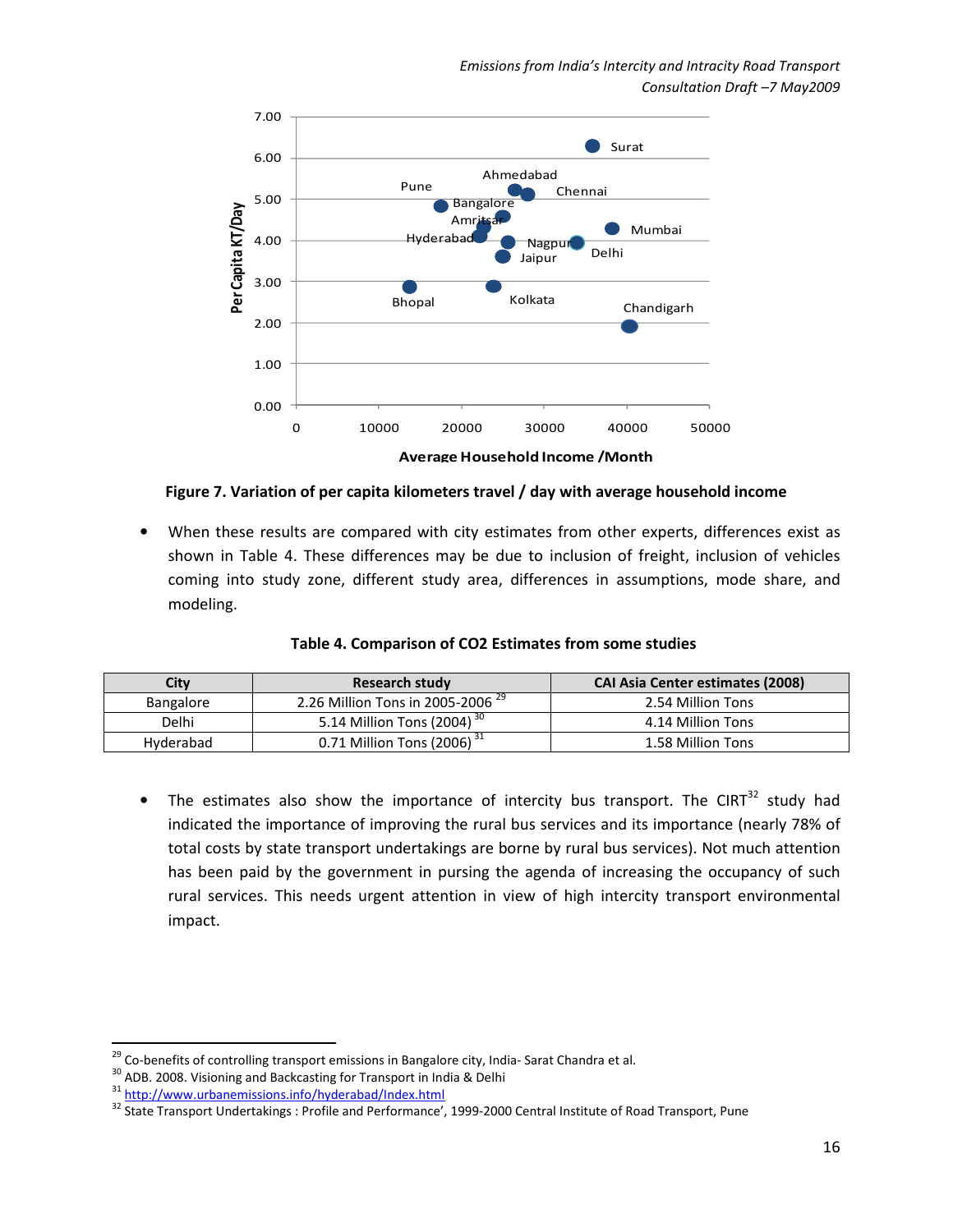#### Box 3. Bangalore Dilemma

Bangalore is one of the cities that continue to rely on bus-based public transport services, the Bangalore Metropolitan Transport Corporation (BMTC). BMTC has a fleet of 5,441 buses, which makes nearly 73,240 trips carrying 3.8 million passengers daily within a radius of 25 km from the city center, with 1.178 million service kilometers. The high pressure on the existing BMTC network is quite evident from the fact that the loading per trip is nearly 51 passengers. Each bus makes nearly 13 daily trips with an average trip length of 16km indicating high stress on drivers as they drive to congested traffic (210 km/day).

With an increase in area of Bangalore to 1,309 sq.kms due to the inclusion of adjacent suburban/rural areas, this added to the spiraling vehicle ownership (900 vehicles are added on roads daily). With the inclusion of metro light rail in 2011-2012, it remains to be seen if BMTC manages to retain its patronage.

The statistics show constant reduction in bus trips mode share: 60.19% in 1994 (ILFS); 48.91% in 2002 (RITES); and 35% in 2008 (MOUD). Meanwhile, the 2-wheeler ownership motorization levels (2-wheelers per 1000 people) increased from 124 in 1995 to 247 in 2005. To combat decrease in share, Bangalore doubled the number of buses in 7 years (2001-2007) but at the same time, owing to the growth in city size, the average trip length increased by 2.5km and per capita energy consumption increased from 3.59 Megajoules/Day (MJ/day) to 9.67 MJ/day. Thus, even if the mode share of Bangalore does not change, by 2025 the per capita energy consumption would increase to 15 MJ/day!

This shows that increasing the number of buses without improving the overall public transport system and integrating other modes is not enough. Public transport ridership will continue to decline unless city planners adopt innovative approach to retain the bus ridership.

# 6. IMPACT OF MODE SHARES ON CITY PASSENGER TRANSPORT EMISSIONS

### 6.1 Emissions Forecast In Cities For 2025

This study forecasted emissions for the 29 cities by considering the freeze-mode scenario (i.e., basic assumption being current mode share would remain same in 2025 without any technological improvements). Trip forecasting was done using the generic equations from the MOUD study on Indian Cities (2008). The population projections were also taken from MOUD study and normalized for year 2025. The following assumptions were made in this scenario:

- Shape factor (ratio of minimum spread and maximum spread) and structure of the city would remain the same in future.
- The same mode shares in the cities were used in generating the 2025 estimates
- Trip length =  $0.0476$  x population in 0.1 millions + 4.7726 x shape factor  $33$
- Per capita trip rates were assumed based on current trends with regression. Population and trip lengths are dependent variables. These growth rates were compared with growth rates suggested by MOUD (1998 & 2008) and the logically consistent ones were selected. In fact many believe that the mobility rates would increase at the rate of 2-2.5% per annum.<sup>34</sup>

<sup>33</sup> MOUD (2008)

<sup>&</sup>lt;sup>34</sup> MOUD(1998) and http://muepa.nic.in/pdf/annual-reports/1999-2000/English/6.pdf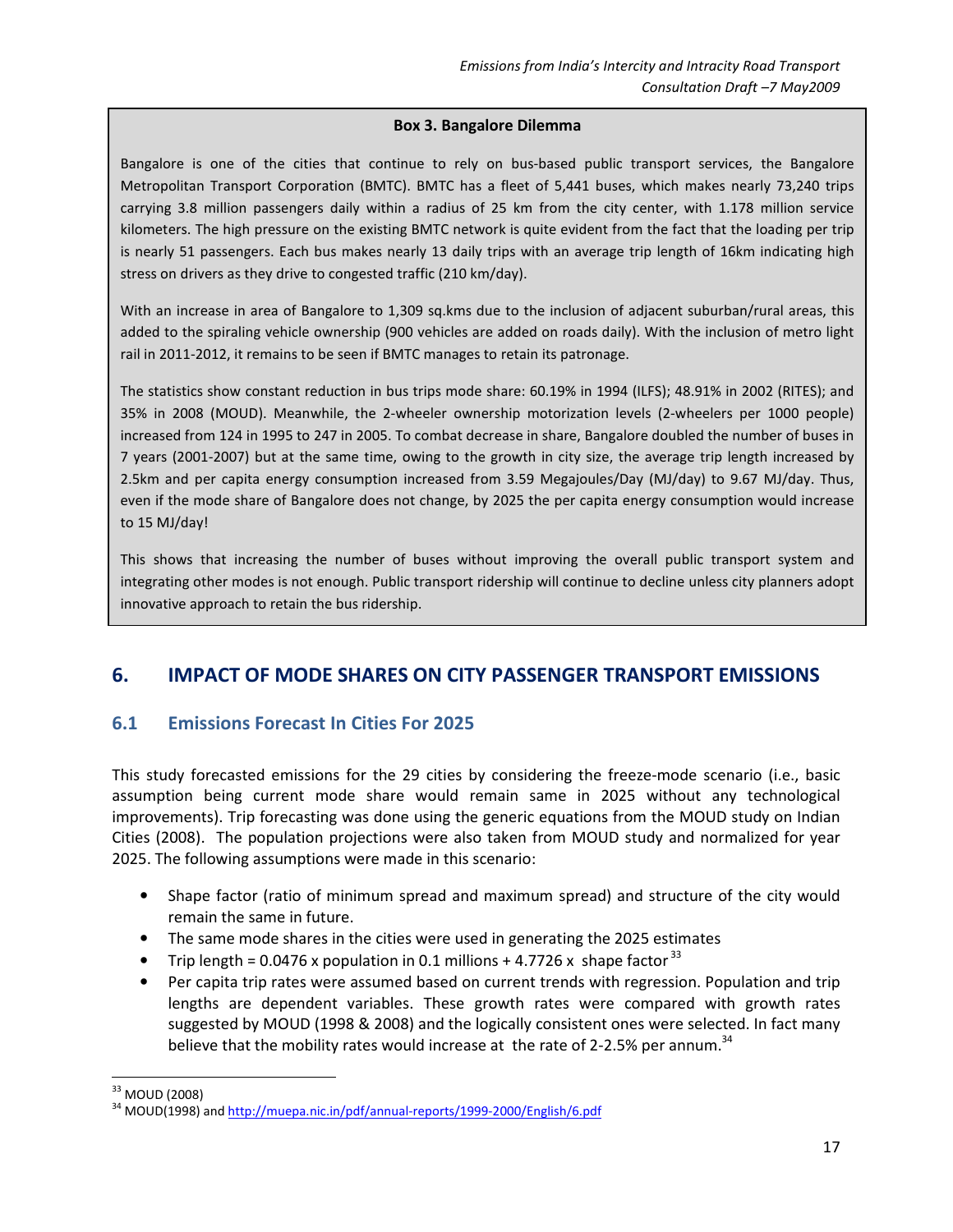

Figure 8. City Emissions in 2025 with current trip mode share

Even if the current trip mode share were fixed in favor of public transport and non-motorized transport, emissions are set to inflate by 2-3 times. Although current vehicle ownership is low, vehicle growth is four times population growth. The motorization of cities will happen over the next two decades as people become exposed to the variety of transport modes, while infrastructure for public and nonmotorized transport deteriorates. In 2006, the government has initiated the National Urban Transport Policy which is funded by the JNNURM scheme to implement people friendly projects in 63 cities but implementation in the transport sector has been slow.

# 6.2 Impact of Non-Motorized Transport

In order to measure the influence of NMT on emissions, the authors decided to increase the NMT share by 5% and quantify the emissions based on average trip lengths. The 5% share was deducted in equal proportion from other motorized modes and the effects of such an action on emissions were calculated. Since the average per capita travel per day across cities is low (approximately 4.4km/day), and with mixed land-use prevailing across the cities, the administrators can easily implement NMT-oriented policies. NMT is one of the most cost-effective co-benefit strategies that can be quickly applied in many Indian cities. Quantifying such a scenario reveals that "on an average, approximately 9.16% reductions in CO2 emissions can be expected from a typical Indian city."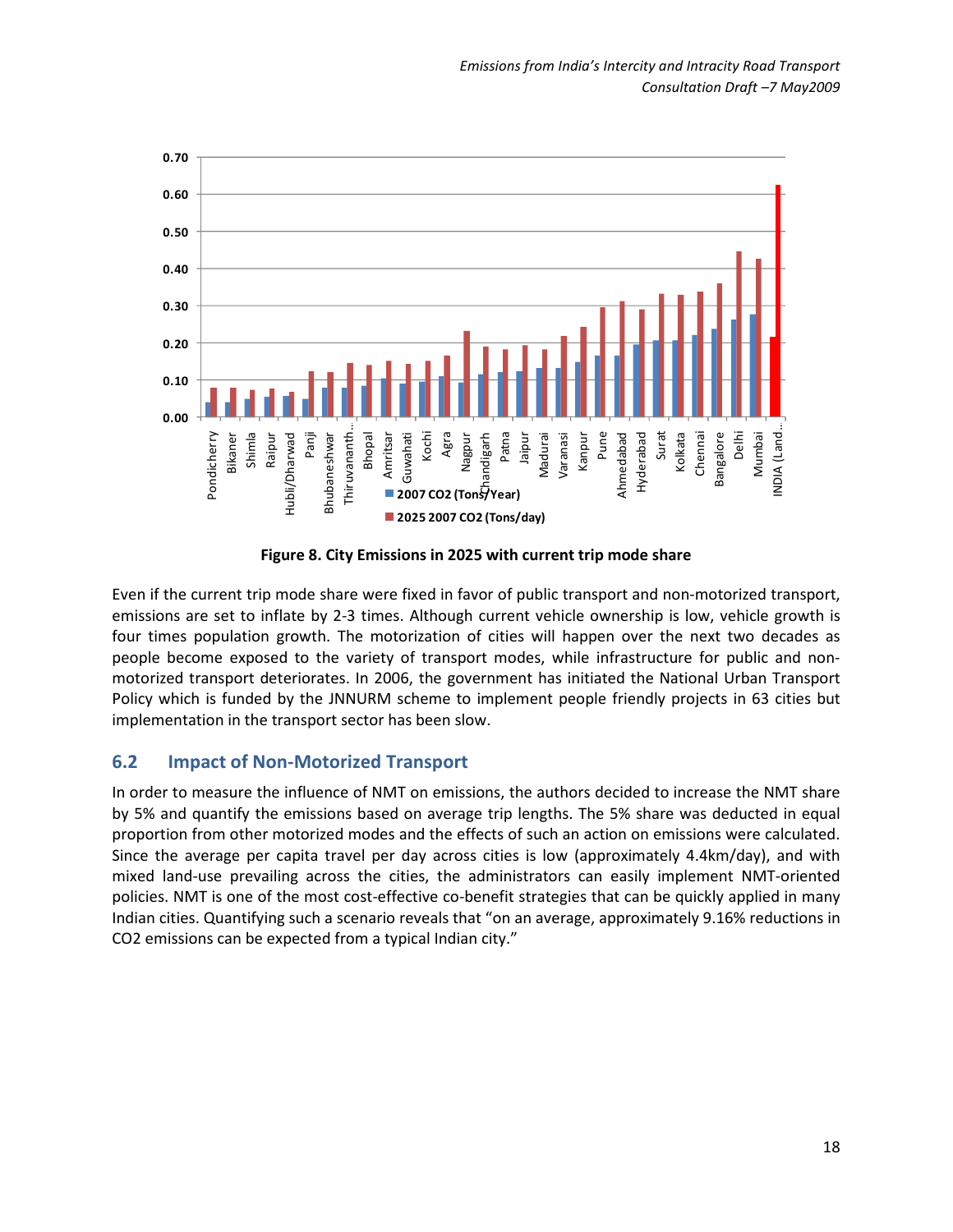

Figure 9. City Emissions in 2008 with increase in NMT share

### 6.3 Impact of Public Transport

In order to measure the influence of public transport on emissions, the authors decided to increase the public transport share by 5% and quantify the emissions based on average trip lengths. The 5% share was deducted in equal proportion from other motorized modes and the effects of such an action on emissions were calculated. If 5% of passengers shifted to public transport, nearly 6.21% of  $CO<sub>2</sub>$ emissions can be reduced in an average Indian city. Many smaller cities in India lack the basic public transport services and it is important to have the system in place so that the development is guided. Planners need to rethink the current philosophy that public transport services work only for the bigger cities. Indian cities should aim to shift the mode share from motorized transport to public transport.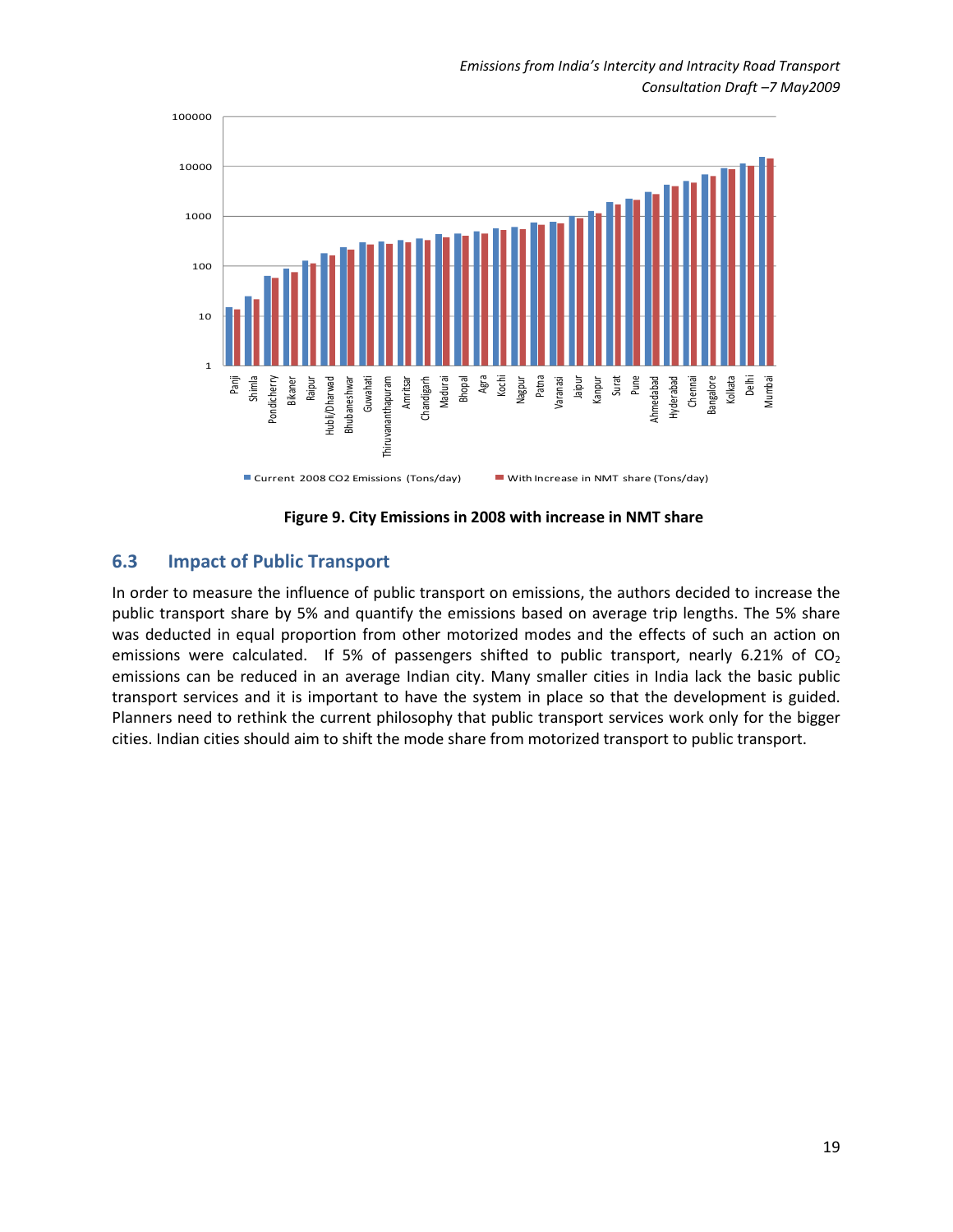

# 7. EMISSIONS FROM TRAFFIC ON NATIONAL HIGHWAYS

National highways are designed for Level of Service (LOS) "B" by planners and consultants representing stable vehicle flow zone (LOS is the term used by traffic engineers to determine the quality of service of transport facility). The LOS "B" offer the drivers good freedom in terms of speed selection and to maneuver within the traffic stream. At this level, volume of traffic would be around 0.5 times the maximum capacity and is taken as the Design Service Volume (DSV). For a peak hour factor of 6%, the maximum capacity of a four lane road with paved shoulders on a plain terrain is 133,000 PCU/day with design service volume of 67,000 PCU/day.

Generally in rural road design due to increase in traffic growth, when the LOS drops down below "B", the road is widened (physical capacity is increased) to reach LOS B. Note that a newly constructed 4-lane road can offer LOS"B" for many years.

Using the philosophy of maintaining the LOS B by road widening, a typical section of a 4-lane road with paved shoulders with traffic equivalent to LOS B (V/C=0.5) was used to estimate the emissions and compare this to passenger emissions (only) from various cities. Fuel mileage was assumed (higher than city estimates) and corridor lengths were varied to equate the emissions (see Table 5 and Figure 11).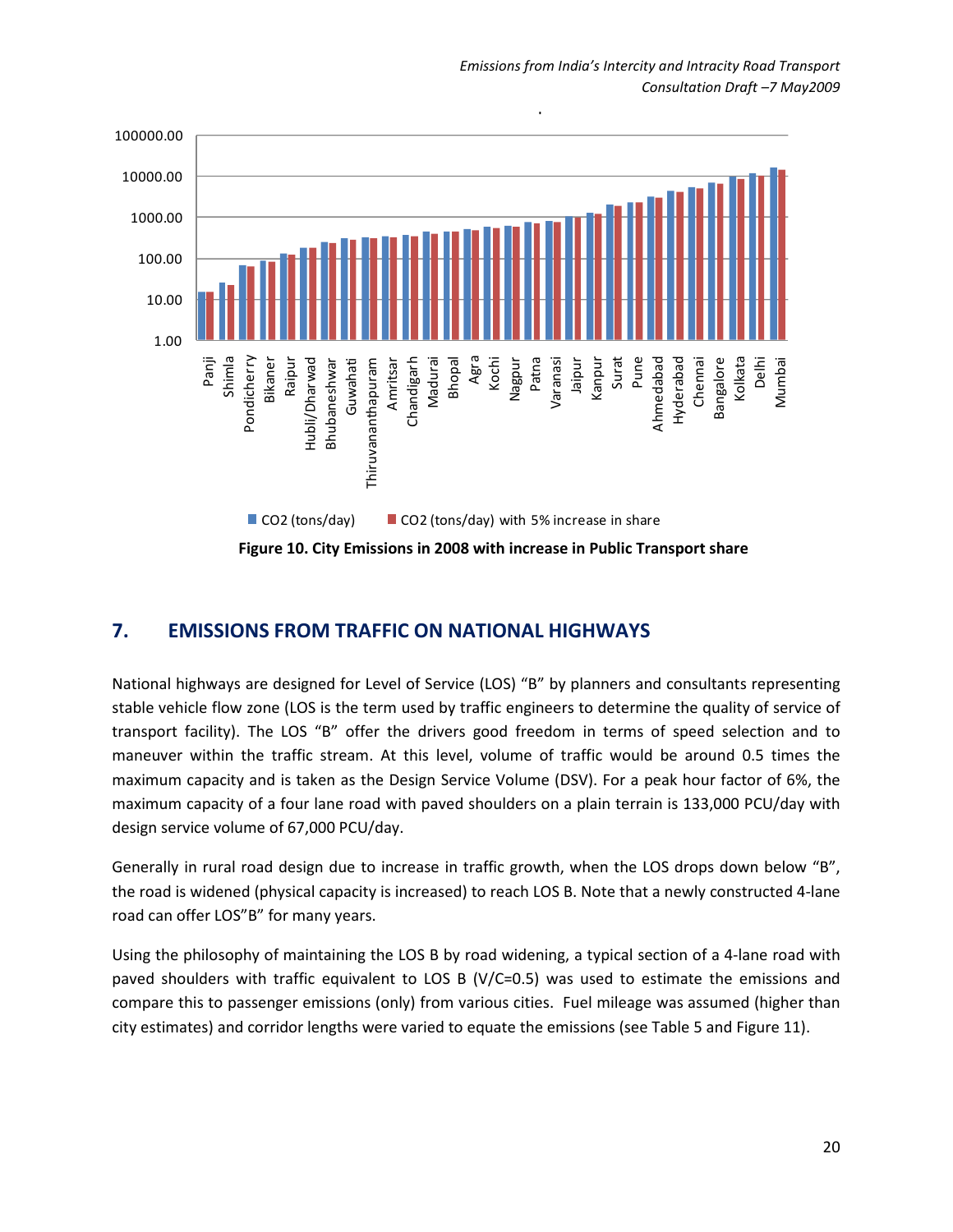| <b>Vehicle</b> | <b>Assumed Fuel Consumption L/100KM</b><br>in National Highways |
|----------------|-----------------------------------------------------------------|
| Two wheeler    | 2.5                                                             |
| Three Wheeler  | 3.5                                                             |
| Car            | 8                                                               |
| Bus            | 30                                                              |
| Two Axle       | 30                                                              |
| Three Axle     | 30                                                              |
| Multi Axle     | 30                                                              |
| LCV            | 15                                                              |
| Tractor        | 10                                                              |

#### Table 5. Assumed Fuel consumption of vehicles in National highway

Nearly 16 national highway corridors from various parts of India were studied to understand the rural highway traffic characteristics and to determine the average mode share. Using the DSV of 67,000, average number of vehicles at this LOS was determined. It is not correct to assume that this would be the exact amount of vehicles on all the 4-lane roads but it would be safe to assume that the corridor has been designed for this traffic (note that with the variations in mode share, the composition of traffic may change). The figure below shows the results of comparing national highway corridors operating at LOS "B" with city passenger transport emissions.

Results were surprising. Passenger transport emissions in cities like Bangalore and Delhi may corresponded to traffic emissions from 442km and 772km of 4-lane road length @ V/C = 0.5 (traffic of 33,360 vehicles/day or approx 2000 vehicles per hour in peak with 52% commercial vehicles and 7.7% buses). This shows that due to favorable trip mode shares of NMT and public transport, Indian cities are using the roads more effectively then rural roads (from emissions perspective). In a typical urban arterial road in Bangalore, 2-wheelers monitored constitute 40-50% of vehicles, 5-7% buses and 5% of commercial vehicles, indicating that the urban roads carry more fuel efficient vehicles than rural highways.<sup>35</sup>

l

<sup>&</sup>lt;sup>35</sup> 2007 RITES -Comprehensive Traffic and Transportation study for Bangalore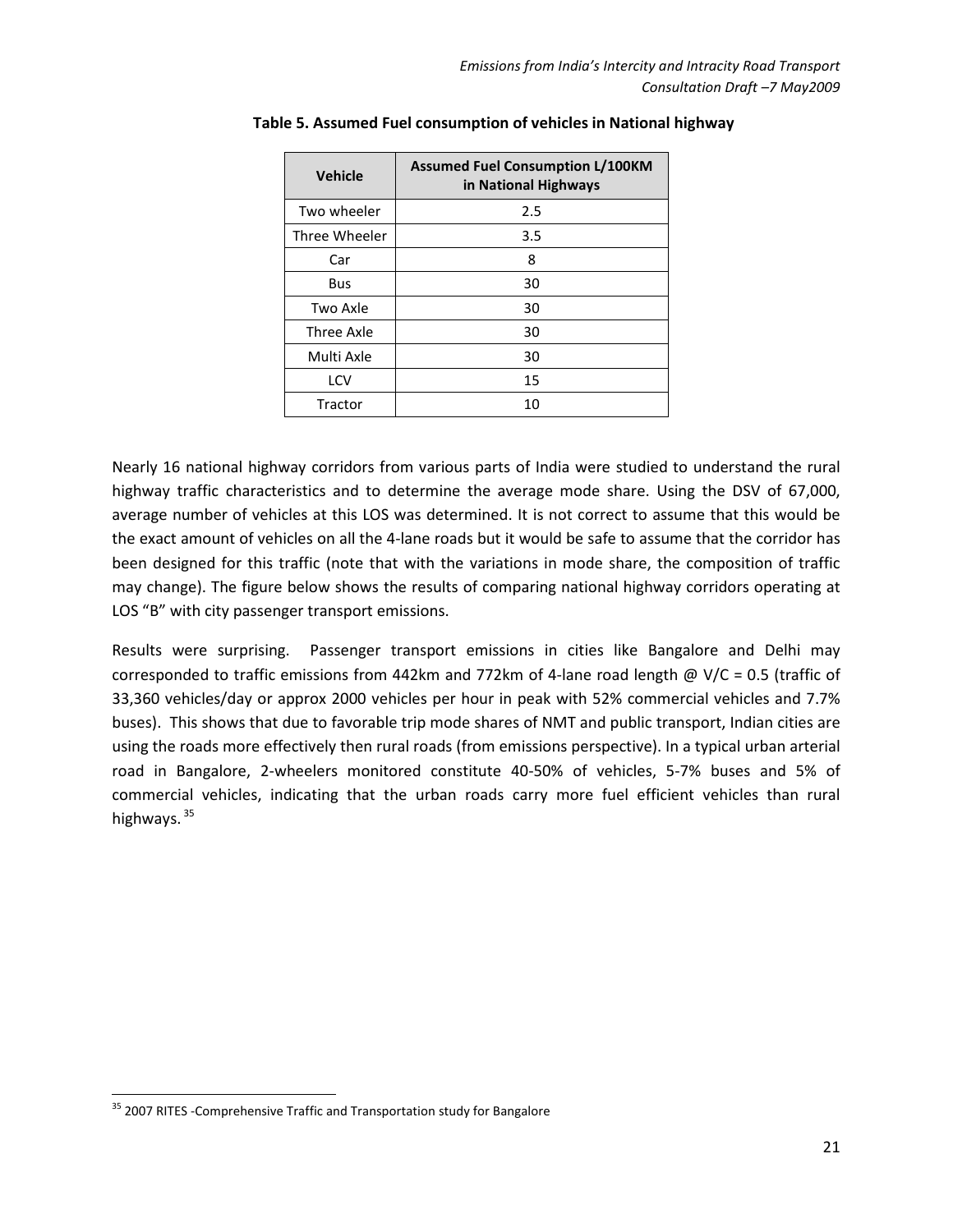

### Figure 11. Comparison of City passenger transport emissions with equivalent length of a four lane road at V/C -0.5 and City area

In a research study,<sup>36</sup> China's transport  $CO_2$  emissions were estimated at national, city and corridor level. The analysis showed some interesting results. The Shanghai-Wuhan highway of 827 km length with a traffic of 20483 vehicles (49%% freight and 51% passenger) had emissions nearing 2 Million tons. Passenger transport in Shanghai emitted nearly 7.7 million tons of  $CO<sub>2</sub>$  which is equivalent to 2.6% of total emissions from China's land transport.

| <b>Description</b> | Year | CO <sub>2</sub> Emissions |
|--------------------|------|---------------------------|
| China              | 2004 | 297 Million Tons          |
| Shanghai           | 2005 | 7.7 Million Tons          |
| Shanghai-Wuhan-    | 2005 | 2 Million Tons            |
| Highway (827 km)   |      |                           |

|  |  |  | Table 6. Country-City and Corridor level emissions in China |  |
|--|--|--|-------------------------------------------------------------|--|
|  |  |  |                                                             |  |

l

<sup>&</sup>lt;sup>36</sup> Transport in China: Energy Consumption and Emissions of Different Transport Modes - ifeu – Institute for Energy and Environmental Research Heidelberg in cooperation with Institute of Comprehensive Transportation of National Development and Reform Commission of China (ICT) see

http://www.ifeu.de/verkehrundumwelt/pdf/IFEU\_et\_al(2008)\_Transport\_in\_China\_GB.pdf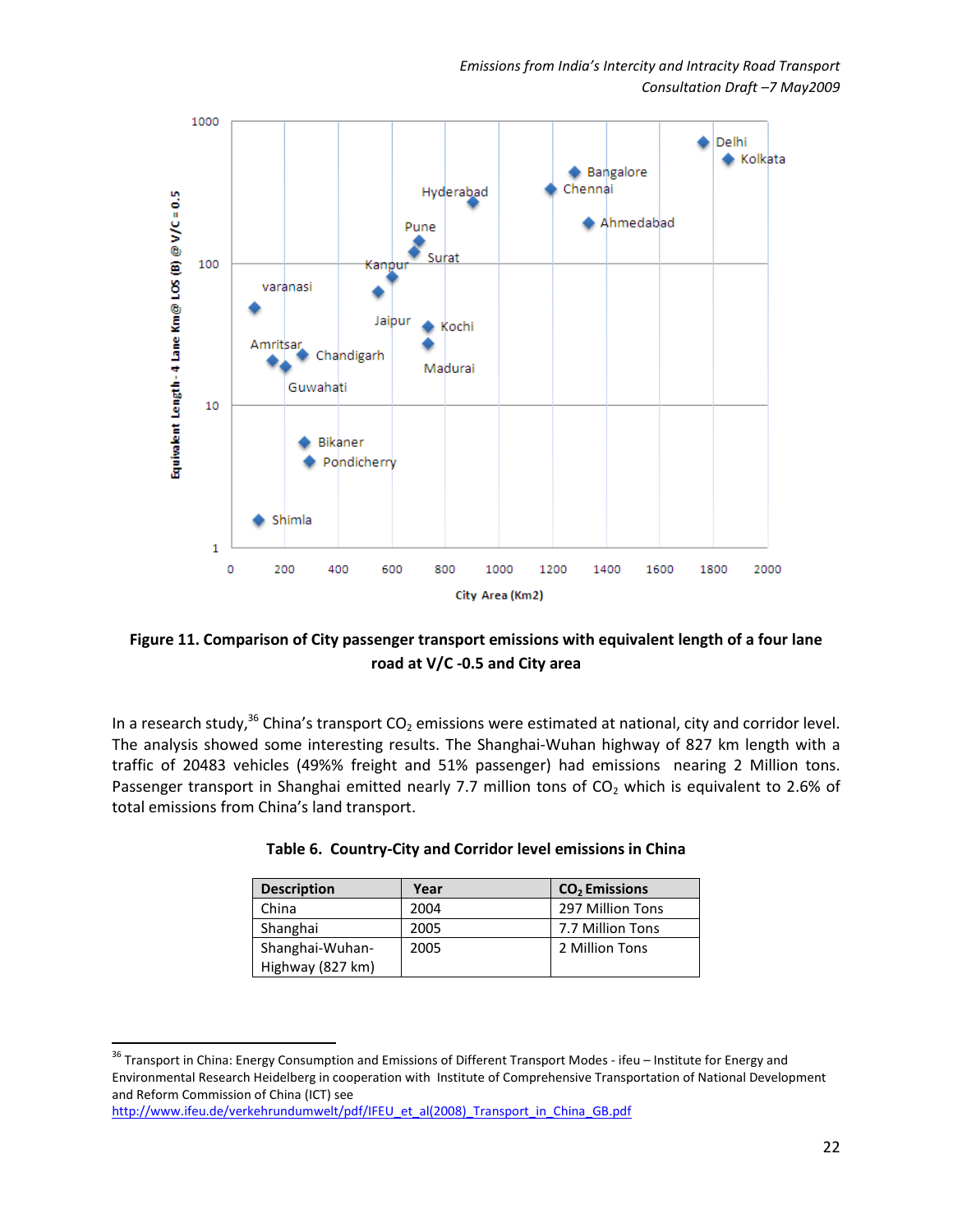# 8. POLICY IMPLICATIONS AND RECOMMENDATIONS

Developing countries, like India, are currently at crossroads as current decisions and investments in the transport sector are set to lock-in GHG ( $CO<sub>2</sub>$ ) and air pollutant emissions for the next decades.

The National Urban Transport Policy of 2006 brought in a new direction and vision for the policy makers and has increasingly focused activities on the bigger cities for improving public transportation. In order to support the cities with the funding, the JNNURM $37$  scheme was launched. The JNNURM offers carrot and stick policy incentives where the national government offers resources for improving the public transport (infrastructure and rolling stock) and asks city governments to reform the urban transport sector and take public transport improvement measures.

Some of the initiatives taken by the MOUD are:

- Setting up of a city-level Unified Metropolitan Transport Authority (UMTA)
- Setting up of a Dedicated Urban Transport Fund by tapping the fuel and vehicle registration taxes
- Integration of land-use and transport planning
- Setting up of a regulatory/ institutional mechanism to periodically revise fares for all public and intermediate public transport systems.
- Reforming the parking policy and tapping advertisement revenues
- Promoting multi-modal integration.

However, the cities are yet to become proactive in taking the initiatives suggested by the central government. Reports indicate that just about 10% of the amount sanctioned for JNNURM has been utilized in the last four years since the mission's launch in December 2005.<sup>38</sup> Also the JNNURM scheme is only applicable to 63 cities in India whereas there are a total of 527 cities with over 100,000 people. There needs to be a mechanism to scale up the activities in the remaining cities and modify the current strategy of promoting intercity movement by roads using the national highway development program.

Taking into consideration the findings of this research, national and local government agencies can consider the following recommendations:

1. Policies and projects should have a stronger focus on making cities livable and accessible for people, rather than on just improving the flow of vehicles in cities, by integrating transport demand management (i.e. reducing the number of trips made and distances traveled), public transport, and non-motorized transport into urban development and transport policies.

<sup>&</sup>lt;sup>37</sup> The Jawaharlal Nehru National Urban Renewal Mission (JNNURM) is a project of the central government. Through this project, the central government funds cities in developing urban infrastructure and services. The cities will have to carry out mandated reforms in return. The mission will last for a period of seven years starting December 2005. The total central government funding will be Rs. 50,000 crores. Adding the contribution of states and municipalities, the amount will go upto to Rs. 1,25,000 crores over the seven year period.

<sup>38</sup> http://www.dnaindia.com/report.asp?newsid=1239703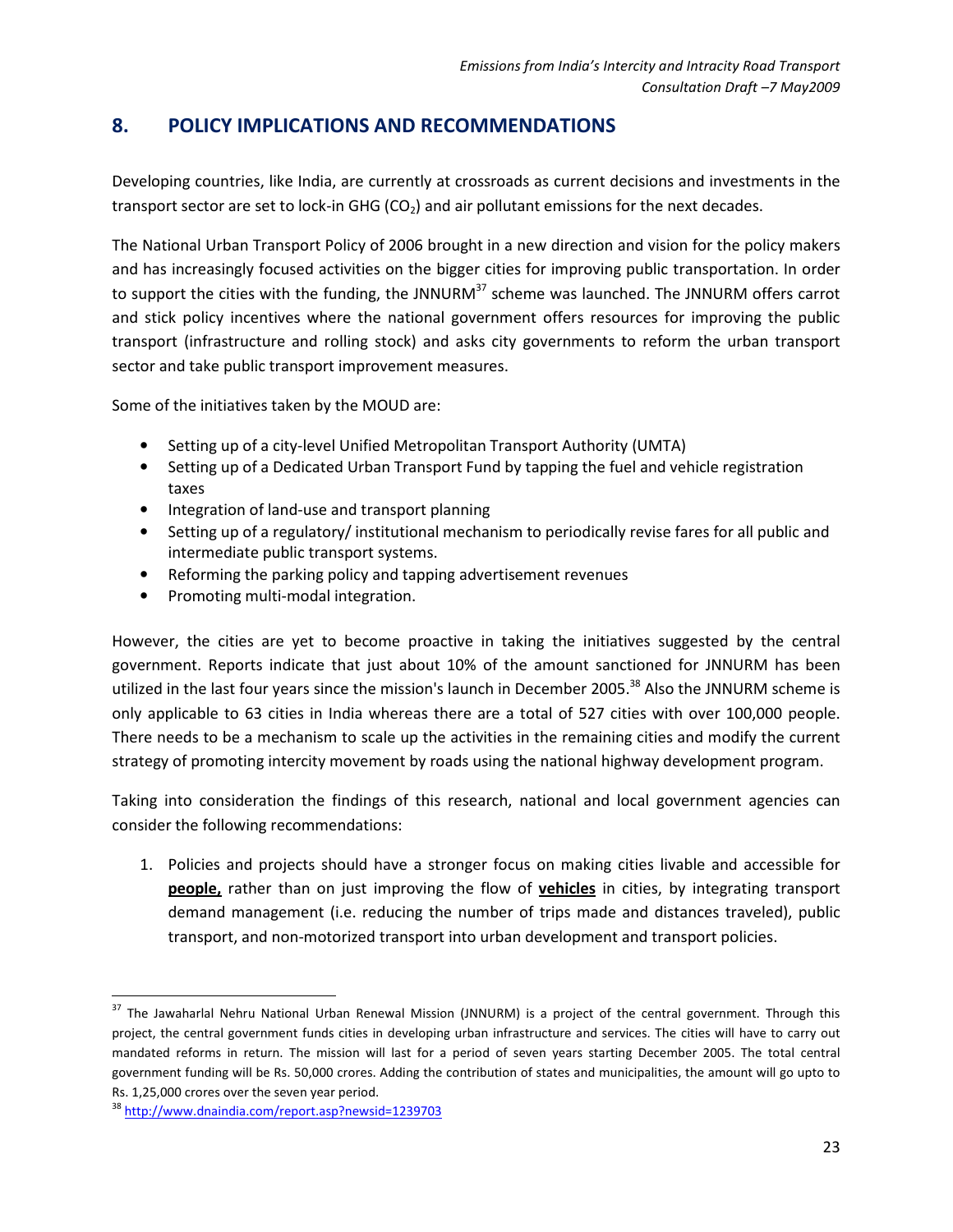- 2. Policies and projects should be developed with the aim to reduce  $CO<sub>2</sub>$  and air pollutant emissions from the outset, thus creating a low carbon and emission transport system, rather than adding emission mitigating measures to transport policies and projects after they have been designed. Land use and urban planning is critical in influencing transport demand and behavior.
- 3. In addition to the 29 prime cities, more analysis is needed for the remaining 498 cities, as well as intercity movements for which limited data is available but which contribute to about 78% of road transport emissions. Such analysis would enhance understanding of these sources of  $CO<sub>2</sub>$ emissions, and thus enable the formulation of more tailored and effective policies. By concentrating on smaller cities, the government can prevent that these cities make the same urban development mistakes as existing larger cities. Related to this, it is important to develop a mechanism to scale up activities from the 63 JNNURM cities to other Indian cities and modify the current strategy of promoting intercity movement by roads using the national highway development program.
- 4. Indian cities are not maximizing the density influence to reduce the emissions. Many cities which are dense are showing high emissions because of insufficient public transport and high influx of private vehicles. Many Transit oriented development initiatives are being taken by city governments, but much remains to be done on land use-transport-environment integration.
- 5. The National Highways carry a huge amount of traffic. Considering high emissions from road based mode of transportation, the government needs to revise feasibility and environmental impact assessment (EIA) guidelines to include emission quantification and mitigation measures in the selection of projects.
- 6. Urgent attention is needed for freight transport, which currently contributes to 55% of road transport  $CO<sub>2</sub>$  emissions. Most freight vehicles use diesel fuel which contributes to relatively high PM emissions and black carbon ("soot"), which in addition to being an air pollutant is considered a major contributor to global warming. However, this should not result in a reduced focus on urban transport.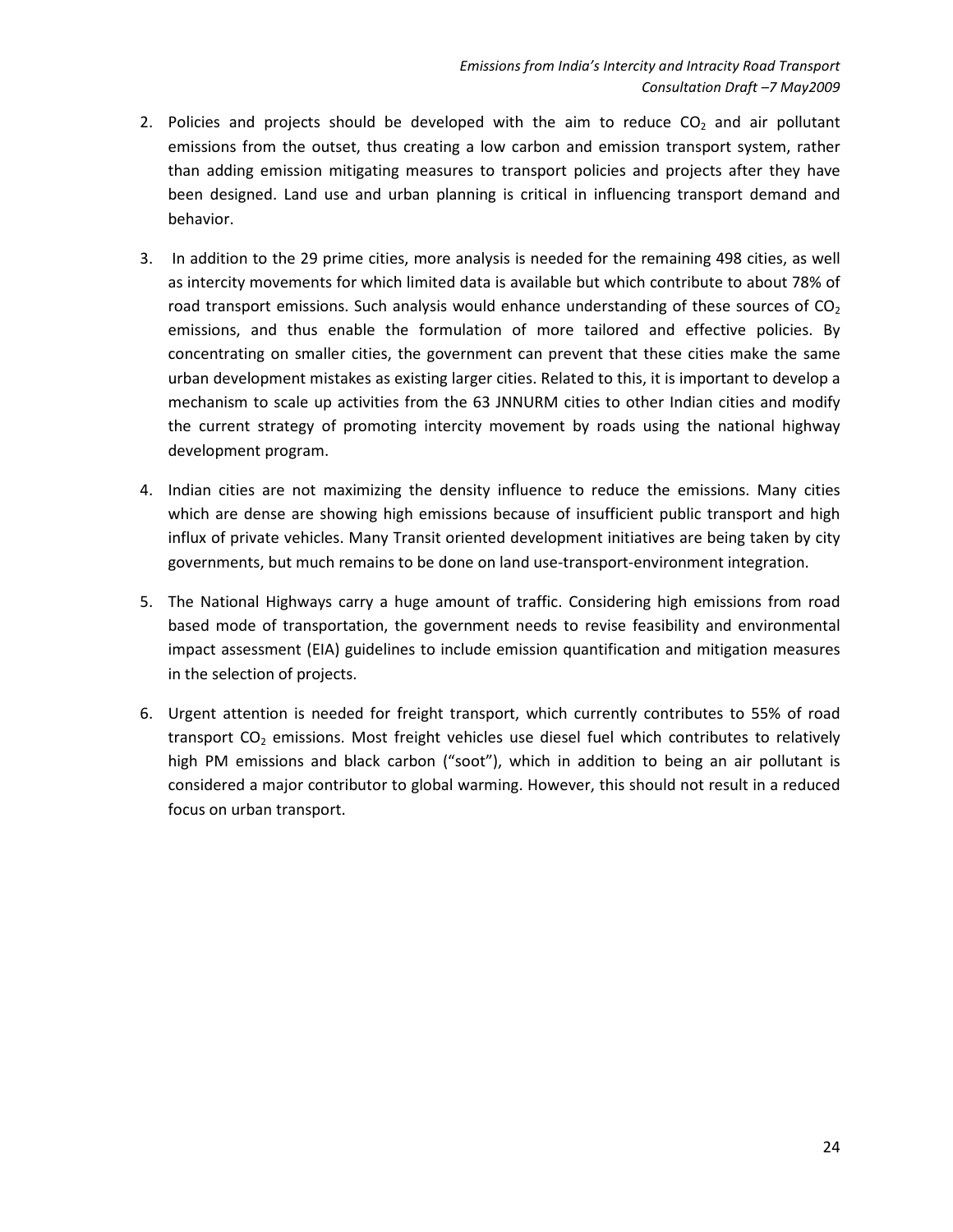# ANNEX A



Figure 12. Density influence



Figure 13 . Per capita Transport in Cities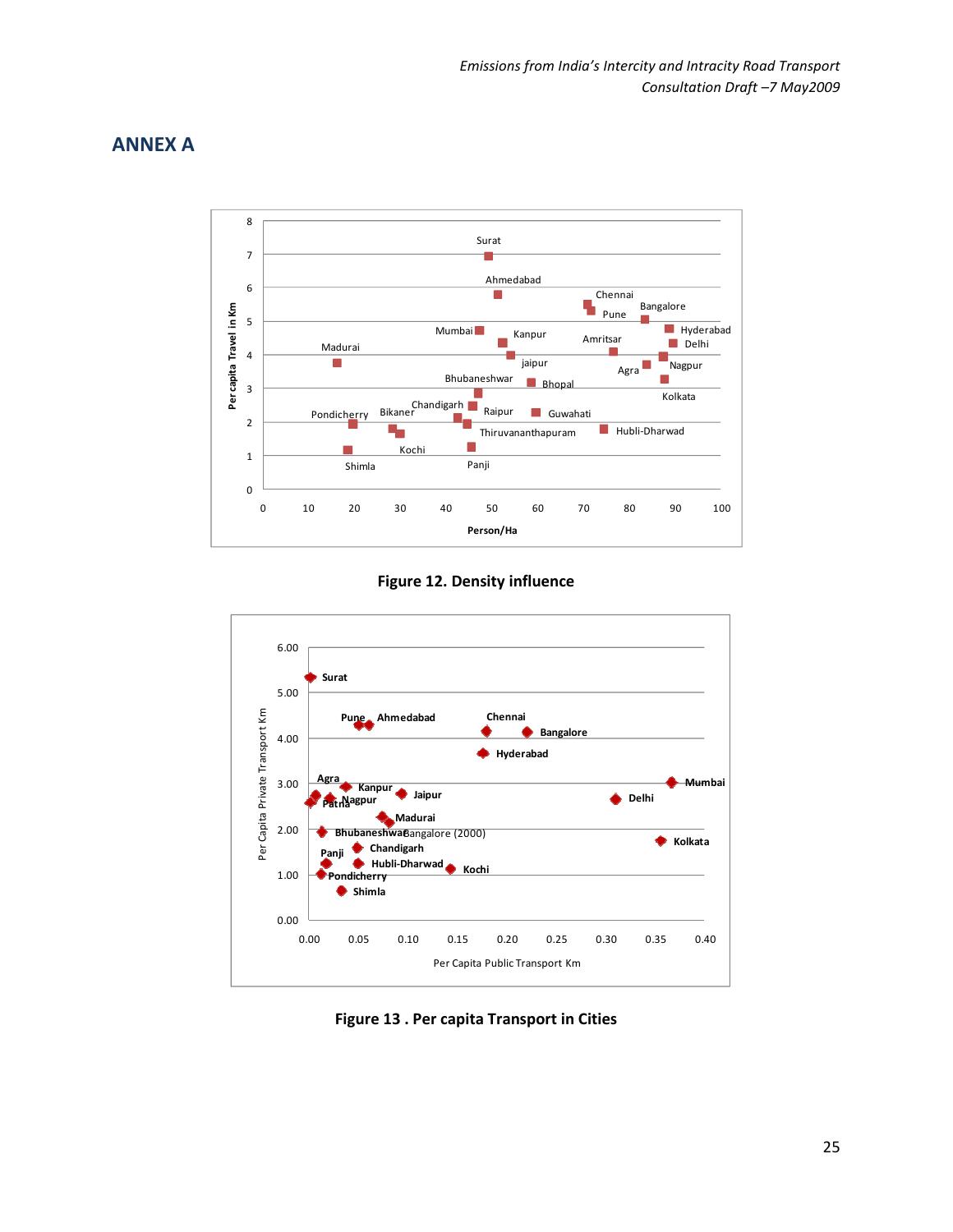

Figure 14. Per capita  $CO<sub>2</sub>$  Emissions in Cities



Figure 15. City Area vs Public transport and NMT travel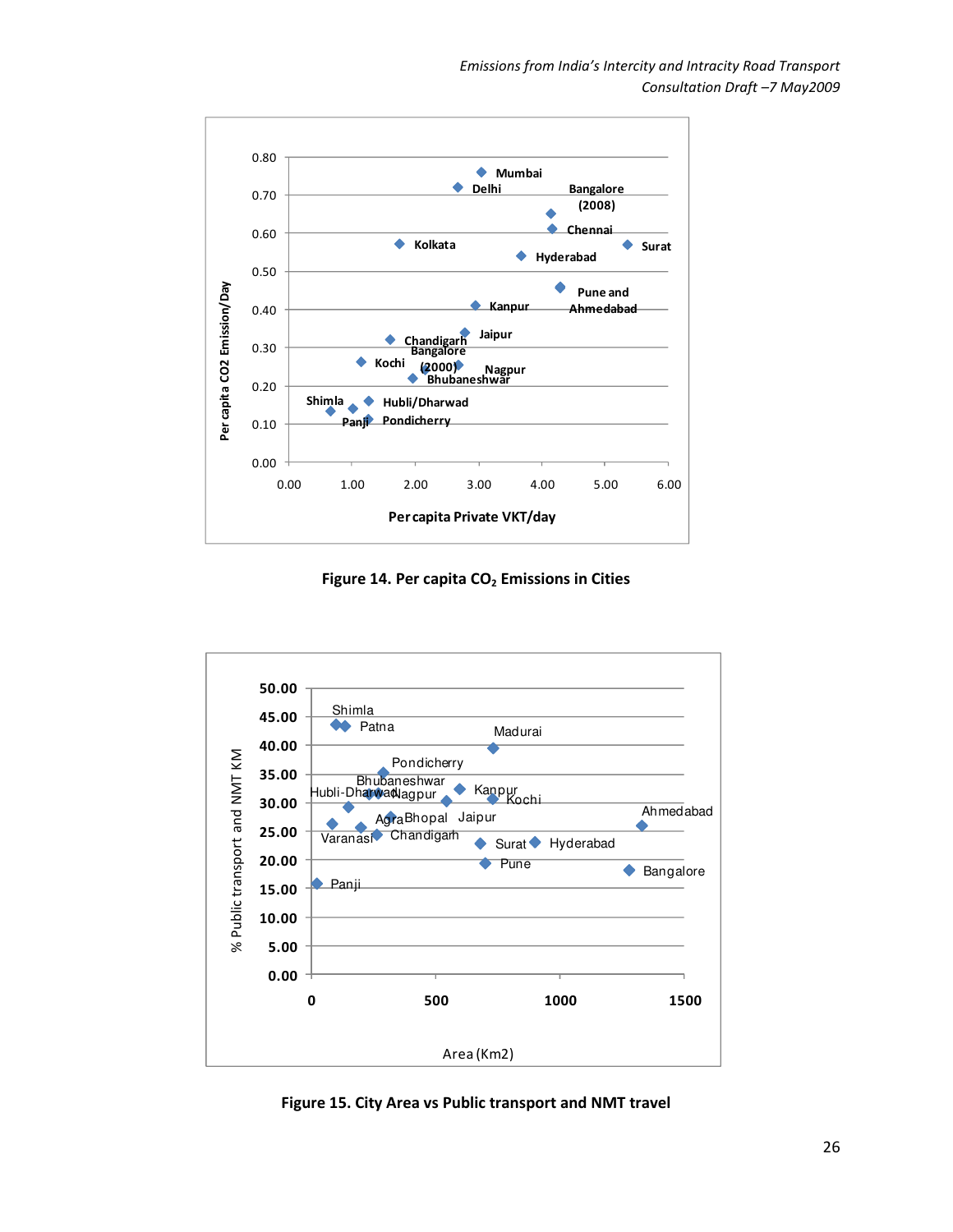

Figure 16. Motorization Index of ASEAN, CHINA and INDIA